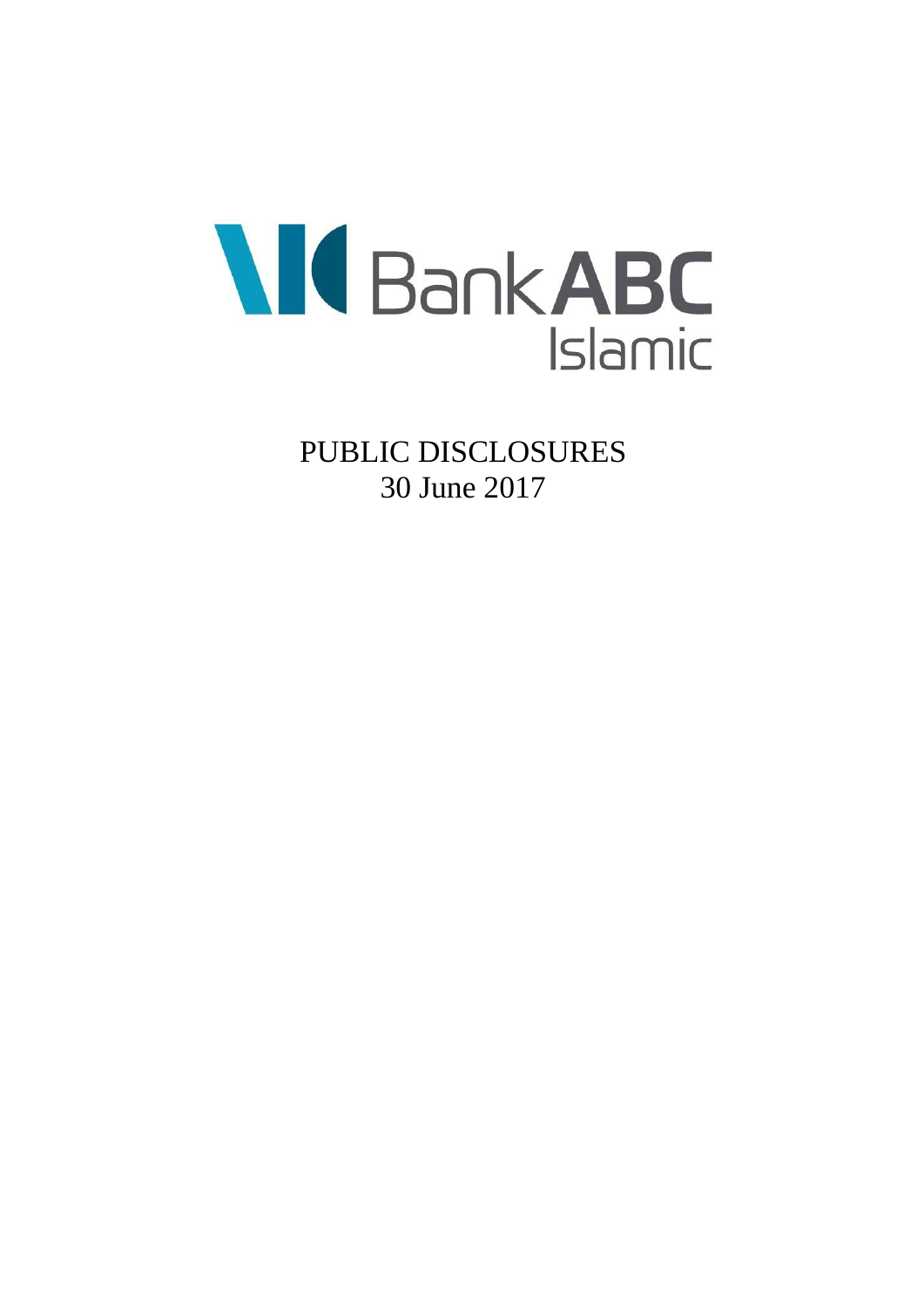# Table of contents

| 1.  |      |                                                                                   |  |
|-----|------|-----------------------------------------------------------------------------------|--|
| 2.  |      |                                                                                   |  |
| 3.  |      |                                                                                   |  |
| 4.  |      |                                                                                   |  |
| 5.  |      |                                                                                   |  |
| 6.  |      |                                                                                   |  |
|     | 6.1  |                                                                                   |  |
|     | 6.2  |                                                                                   |  |
|     | 6.3  |                                                                                   |  |
| 7.  |      |                                                                                   |  |
|     | 7.1  |                                                                                   |  |
|     | 7.2  |                                                                                   |  |
|     | 7.3  |                                                                                   |  |
|     | 7.4  |                                                                                   |  |
|     | 7.5  |                                                                                   |  |
|     | 7.6  |                                                                                   |  |
|     | 7.7  |                                                                                   |  |
|     | 7.8  |                                                                                   |  |
|     | 7.9  |                                                                                   |  |
|     | 7.10 |                                                                                   |  |
|     | 7.11 |                                                                                   |  |
|     | 7.12 |                                                                                   |  |
|     | 7.13 |                                                                                   |  |
|     | 7.14 |                                                                                   |  |
|     |      |                                                                                   |  |
| 8.  |      |                                                                                   |  |
| 9.  |      |                                                                                   |  |
| 10. |      |                                                                                   |  |
|     | 10.1 |                                                                                   |  |
|     | 10.2 | Ageing analysis of non-performing / impaired Islamic financing and securities  24 |  |
|     | 10.3 |                                                                                   |  |
|     | 10.4 |                                                                                   |  |
|     | 10.5 |                                                                                   |  |
|     | 10.6 |                                                                                   |  |
|     | 10.7 |                                                                                   |  |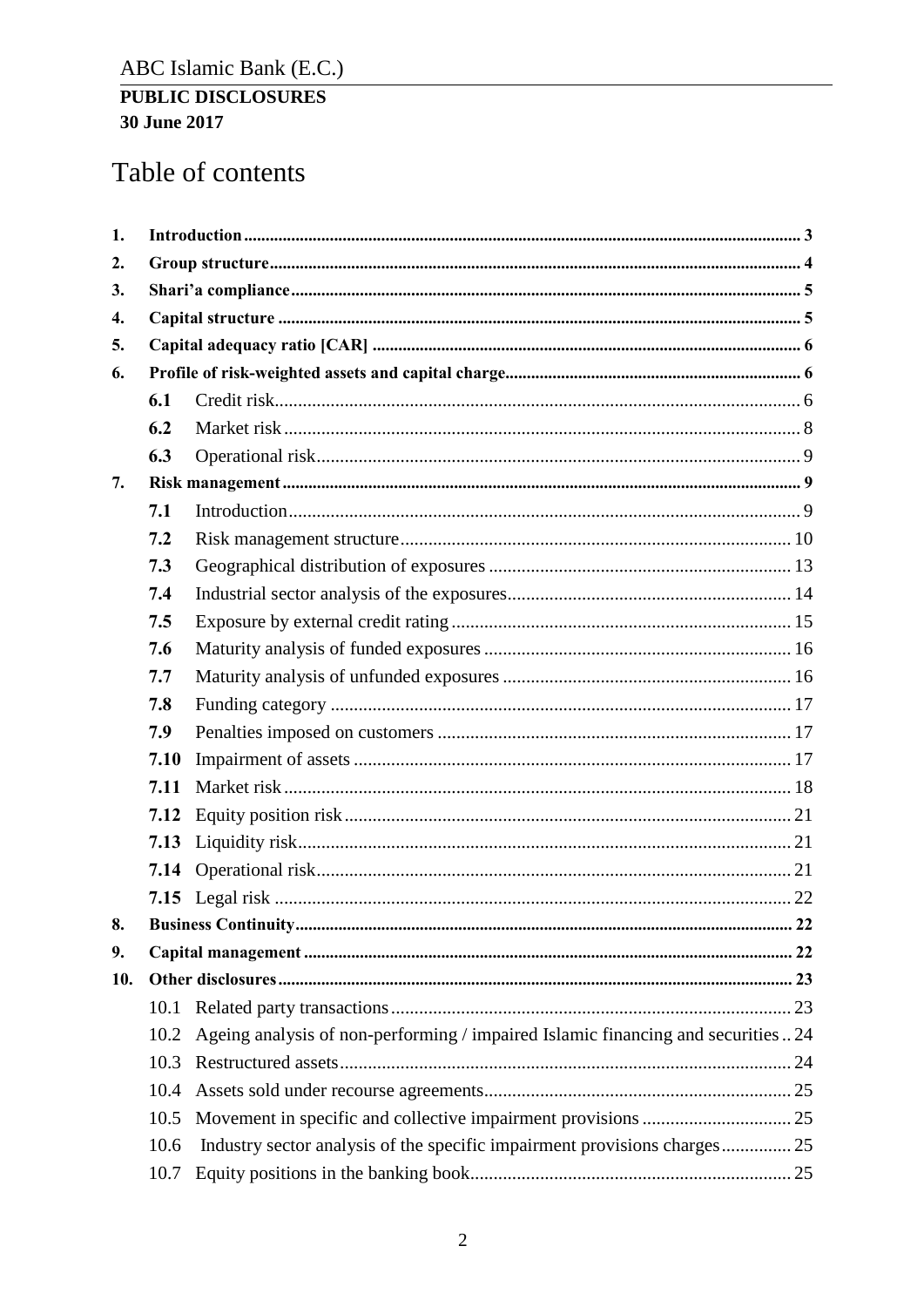# <span id="page-2-0"></span>**1. Introduction**

ABC Islamic Bank and its subsidiary (the Group), being an integral part of Arab Banking Corporation Group (ABC), complies with the Central Bank of Bahrain (CBB) reporting requirements, within the Basel III risk management framework.

This document gathers together all the elements of the disclosures required under Pillar III, which are not covered in the interim condensed consolidated financial statements for the period ended 30 June 2017, and is organized as follows:

- an overview of the approach taken by ABC Islamic Bank (E.C.) [the Bank] to Pillar I including the profile of the risk-weighted assets according to the "standard portfolio" as defined by the Central Bank of Bahrain [the CBB].
- an overview of risk management practices and framework at the Bank with specific emphasis on credit, market and operational risks. Also covered are the related monitoring processes and credit mitigation initiatives.
- all other disclosures required under the Public Disclosure Requirements Module of the CBB.

The disclosures are in addition to the interim condensed consolidated financial statements and are presented in accordance with the Financial Accounting Standards issued by the Accounting and Auditing Organisation for Islamic Financial Institutions [AAOIFI] and the relevant provisions of the CBB and Financial Institutions Law. For matters which are not covered by AAOIFI standards, the Bank and its subsidiary [together the Group] uses the International Financial Reporting Standards [IFRS]. However, the credit risk exposures detailed here differ from the credit risk exposures reported in the interim condensed consolidated financial statements due to different methodologies applied respectively under Basel I1I and AAOIFI, primarily on account of the following:

- As per the CBB Basel III framework, off balance sheet exposures are converted into balance sheet equivalents by applying a credit conversion factor (CCF). The CCF varies between 20%, 50% or 100% depending on the type of contingent item. In the interim condensed consolidated financial statements, the nominal values of credit-related contingent items are considered offstatement of financial position.
- Under this risk management section, the credit exposures are classified as per the 'Standard Portfolio' approach set out in the CBB's Basel III capital adequacy framework covering the "Standardised Approach" for credit risk. In the case of guaranteed exposures, the exposures would normally be reported based on the guarantor. However, in the consolidated financial statements the assets are presented based on asset class (i.e. Islamic financing facilities, securities, etc.).
- Eligible collateral is taken into consideration in arriving at the net exposure under the Basel III framework, whereas collateral is not netted in the interim condensed consolidated financial statements.
- Under the Basel III framework, certain items are considered as part of the regulatory capital base, whereas these items are netted off against assets in the interim condensed consolidated financial statements.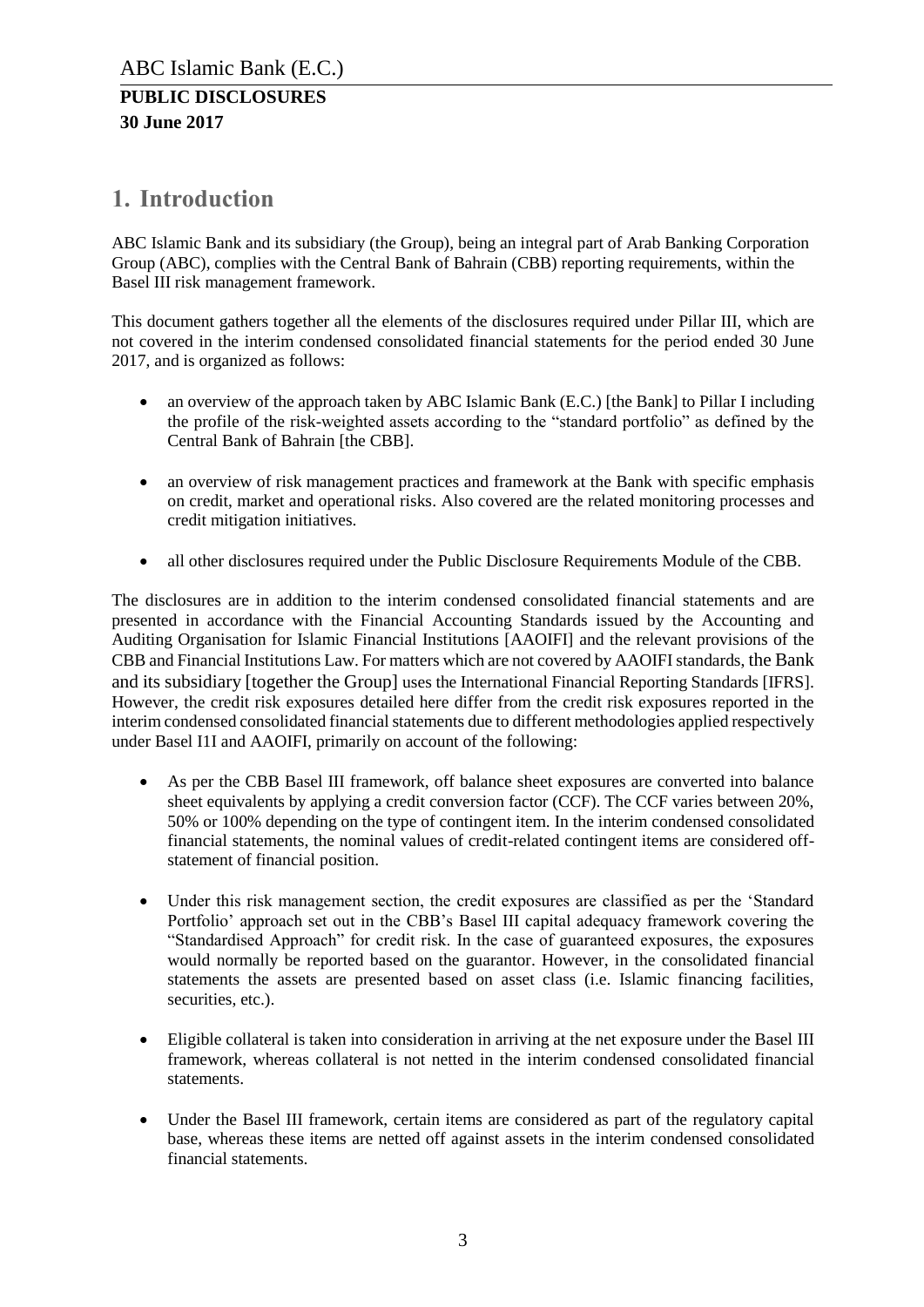# <span id="page-3-0"></span>**2. Group structure**

The Bank is an exempt joint stock company incorporated in the Kingdom of Bahrain on 10 December 1985 and registered with the Ministry of Industry and Commerce under commercial registration number 16864. The Group operates under a wholesale Islamic banking licence issued by the CBB and are engaged in financial trading in accordance with the teachings of Islam [Shari'a].

Arab Banking Corporation B.S.C. [ABC], which operates under a wholesale banking licence issued by the CBB, holds 100% of the share capital of the Bank.

The interim condensed consolidated financial statements and capital adequacy regulatory reports of the Group have been prepared and consolidated on a consistent basis.

The ownership in the subsidiary as at 30 June 2017 is as follows:

|                             | Nature of          |                          |                         |
|-----------------------------|--------------------|--------------------------|-------------------------|
| <b>Name</b>                 | <b>business</b>    | Country of incorporation | Amount and % of holding |
| <b>ABC Clearing Company</b> | Islamic Investment | Cayman Islands           | US\$ 2,000 and 100%     |
|                             | Company            |                          | management shares       |

Whilst the Board of Directors [BOD] supervise the overall activities of the Bank, the BOD, Audit Committee, Risk Committee and the Nomination, Compensation and Corporate Governance Committee are tasked with overseeing the respective areas. The following chart shows the organisational structure of the Bank, including the reporting lines to the various BOD committees.



The Bank has in place comprehensive policies regarding the remuneration and benefits provided to members of the BOD and its committees, senior management and staff. With regard to directors, compensation comprises fixed annual remuneration and related expenses, while for senior management and staff, compensation comprises a number of fixed elements, covering salary, allowances and benefits, in addition to variable, performance-related elements.

The Group is committed to best practices of Corporate Governance Principles and Guidelines and as such, communicates all relevant information to its stakeholders punctually and clearly through a variety of channels, including a well-maintained website.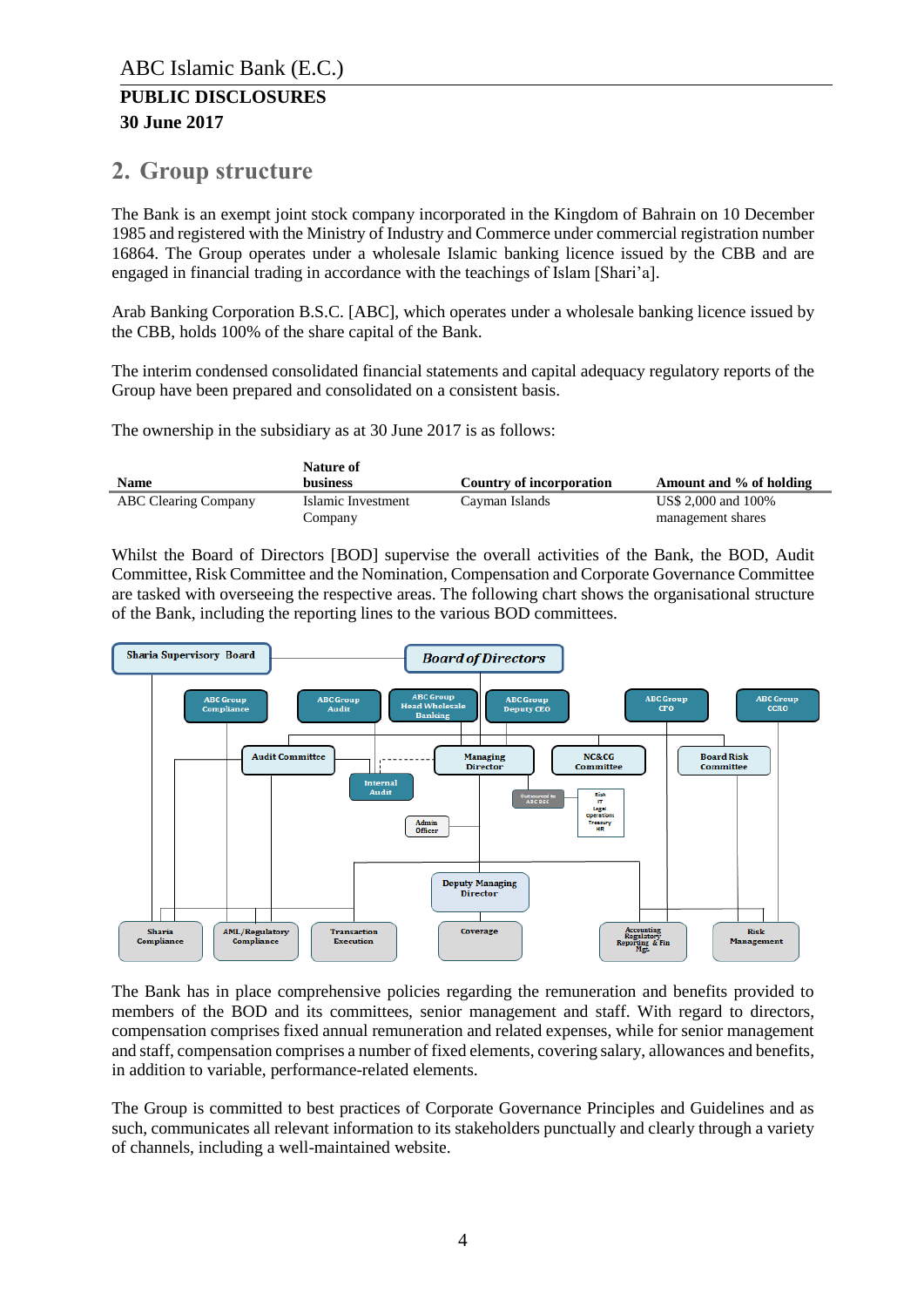# <span id="page-4-0"></span>**3. Shari'a compliance**

Shari'a compliance risk is an operational risk facing Islamic banks which may lead to non-recognition of income, reputational loss and resulting franchise risk on grounds of non-Shari'a compliance. To manage such risks, the Shari'a Compliance Officer of the Group has been tasked to conduct regular Shari'a compliance reviews to ensure that documentation, procedures and execution of transactions are in accordance with the Shari'a Standards issued by AAOIFI and Shari'a rules and principles as determined by the Shari'a Supervisory Board (the "SSB"). The results of such reviews are regularly reported to the SSB. Cases of Shari'a non-compliance (if any) are thoroughly investigated to establish their causes and to introduce adequate controls to avoid their recurrence in the future.

Shari'a non-compliant earnings during the period amounted to US\$62 thousand. It mainly represents penalty fees received from customers for making late payments. Such amounts are kept in a special suspense account and disposed of to charitable causes.

The SSB of the Group consists of three Islamic scholars (Chairman and two members). The SSB meets periodically or as and when there is a need to hold a meeting. The members receive a fixed sum of money as attendance fee for every meeting they attend, in addition to a fixed amount paid annually to each member as remuneration, irrespective of the number of meetings held during the year or the financial results of the Group.

# <span id="page-4-1"></span>**4. Capital structure**

The Group's capital base comprises of Tier 1 capital which includes share capital, reserves, retained earnings, current year profit and unrealized gains arising from fair valuing equities.

The issued and paid-up share capital of the Bank was US\$ 132.5 million at 30 June 2017 comprising of 1,325,000 shares of US\$ 100 each.

| <b>US\$</b> million                                 | Tier 1 | Tier 2 | <b>Total</b> |
|-----------------------------------------------------|--------|--------|--------------|
| Issued and fully paid ordinary shares               | 132.5  |        | 132.5        |
| Legal / statutory reserves                          | 21.9   |        | 21.9         |
| Retained profit brought forward                     | 151.2  |        | 151.2        |
| Profit for the period                               | 15.1   |        | 15.1         |
| Unrealized gains arising from fair valuing equities | 1.5    |        | 1.5          |
| <b>Capital base</b>                                 | 322.2  |        | 322.2        |
| <b>Risk weighted assets [RWA]</b>                   |        |        |              |
| Credit risk                                         |        |        | 855.5        |
| Market risk                                         |        |        |              |
| Operational risk                                    |        |        | 129.2        |
|                                                     |        |        | 984.7        |
| Tier 1 ratio                                        |        |        | 32.7%        |
| Capital adequacy ratio                              |        |        | 32.7%        |

#### **Breakdown of capital base**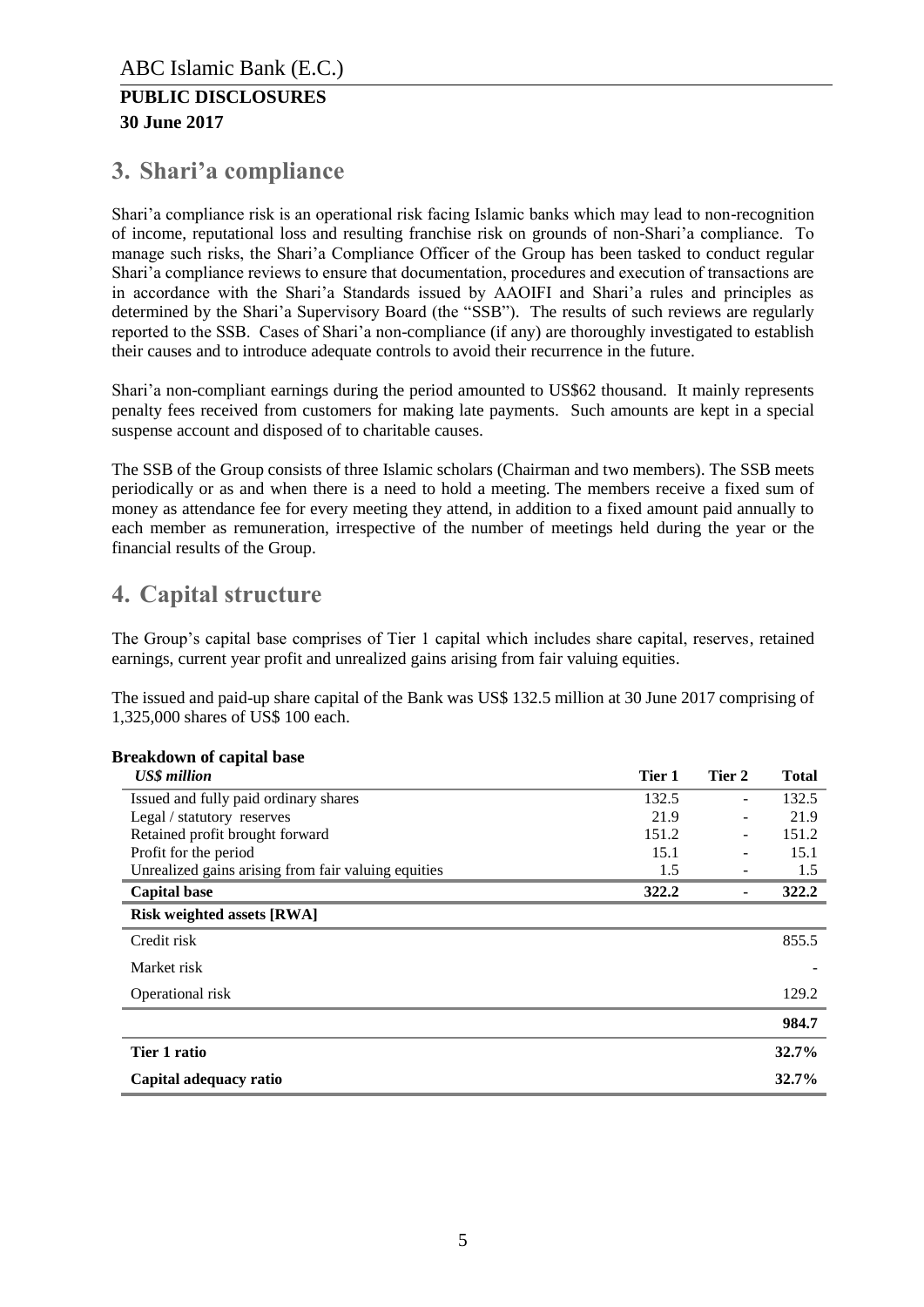# <span id="page-5-0"></span>**5. Capital adequacy ratio [CAR]**

The objective of capital management at ABC and the Group is to ensure the efficient utilisation of capital in relation to business requirements and growth, risk profile and shareholders' returns and expectations.

The Group manages its capital structure and makes adjustments to it in the light of changes in economic conditions and the risk characteristics of its activities. In order to maintain or adjust the capital structure, the Group may issue capital / Tier 2 securities and / or adjust the amount of dividend payment to shareholders. . The determination to pay dividends on an on-going basis and the amount thereof will depend upon, among other things, the Group's earnings, its dividend policy, the requirement to set aside minimum statutory reserves, capital requirements to support the growth (organic and inorganic), regulatory capital requirements, approval from the CBB and applicable requirements under Bahrain Commercial Companies Law, as well as other factors that the Board of Directors and the shareholders may deem relevant.

No changes have been made in the objectives, policies and processes from the previous year.

The Group's total capital adequacy ratio as at 30 June 2017 was 32.7% compared with the minimum regulatory requirement of 12.5%. The Tier 1 ratio was 32.7% for the Group. The Group ensures adherence to the CBB's requirements by monitoring its capital adequacy against higher internal limits.

# <span id="page-5-1"></span>**6. Profile of risk-weighted assets and capital charge**

The Group has adopted the standardised approach for credit, market and operational risks for regulatory reporting purposes. The Group's risk-weighted capital requirements for credit, market and operational risks are given below:

#### <span id="page-5-2"></span>**6.1 Credit risk**

#### **i) Definition of exposure classes per Standard Portfolio**

The Group has a diversified funded and unfunded credit portfolio. The exposures are classified as per the Standard Portfolio approach mentioned under the CBB's Basel III capital adequacy framework covering the standardised approach for credit risk.

The descriptions of the counterparty classes along with the risk weights to be used to derive the riskweighted assets are as follows:

#### **a. Claims on sovereigns**

These pertain to exposures to governments and their central banks. Claims on Bahrain and GCC sovereigns are risk weighted at 0%. Claims on all other sovereigns are given a risk weighting of 0% where such claims are denominated and funded in the relevant domestic currency of that sovereign. Claims on sovereigns, other than the aforementioned, are risk-weighted based on their credit ratings.

#### **b. Claims on public sector entities [PSEs]**

Listed Bahrain PSEs are assigned 0% risk weight. Other sovereign PSEs, in the relevant domestic currency and for which the local regulator has assigned risk weight as 0%, are assigned 0% risk weight by the CBB. PSEs other than the aforementioned are risk-weighted based on their credit ratings.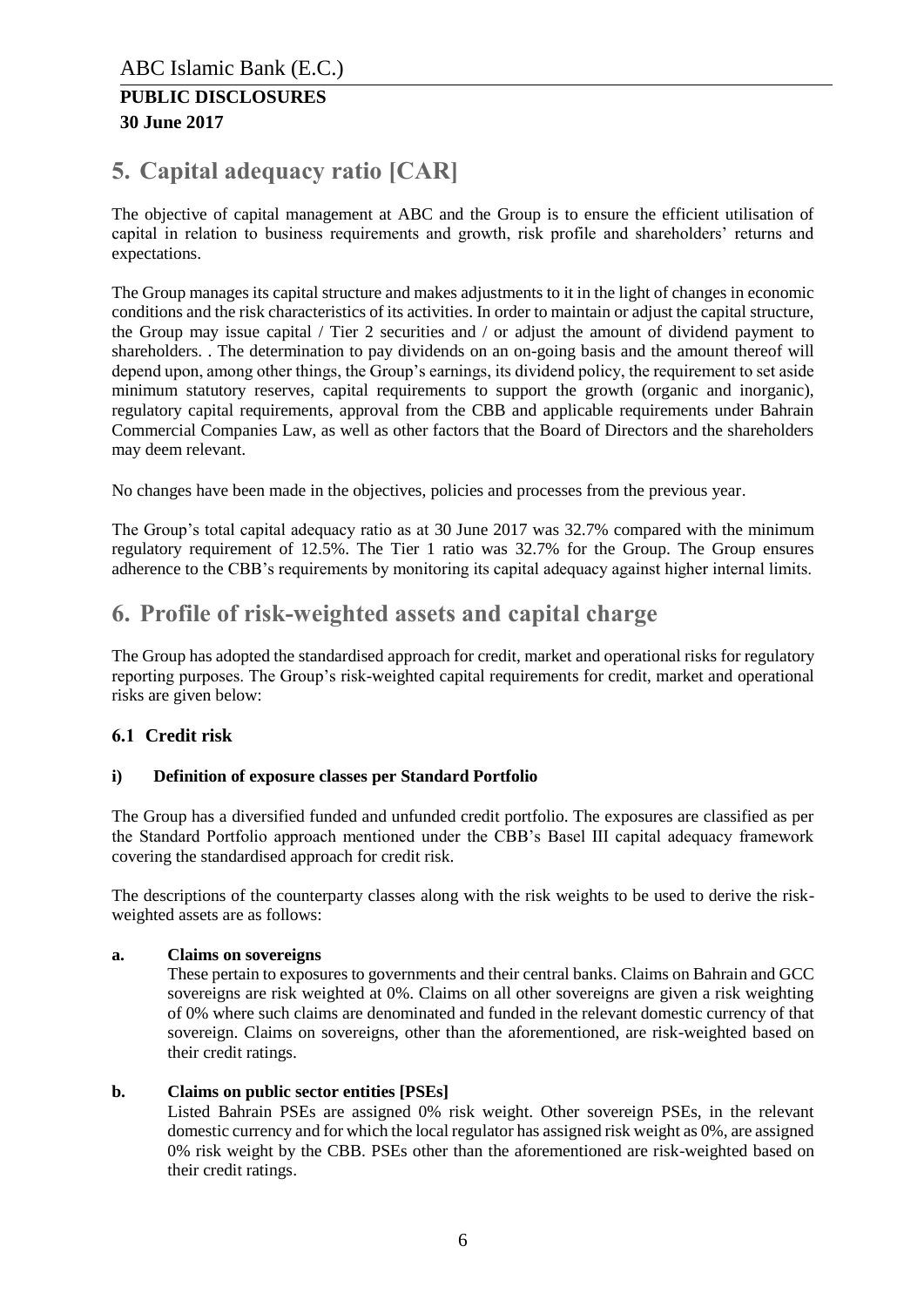#### **c. Claims on multilateral development banks [MDBs]**

All MDBs are risk-weighted in accordance with their credit rating, except for banks part of the World Bank Group which is risk-weighted at 0%.

#### **d. Claims on banks**

Claims on banks are risk-weighted based on the ratings assigned to them by external rating agencies. However, short term claims on locally incorporated banks may be assigned a risk weighting of 20% where such claims on the banks are of an original maturity of three months or less and the claims are denominated and funded in either Bahraini Dinars or US Dollars.

Preferential risk weights that are one category more favourable than the standard risk weighting are assigned to claims on foreign banks licensed in Bahrain of an original maturity of three months or less denominated and funded in the relevant domestic currency. Such preferential risk weights for short-term claims on banks licensed in other jurisdictions are allowed only if the relevant supervisor also allows this preferential risk weighting to shortterm claims on its banks.

No claim on an unrated bank would receive a risk weight lower than that applied to claims on its sovereign of incorporation.

#### **e. Claims on corporates**

Claims on corporates are risk-weighted based on credit ratings. Risk weights for unrated corporate claims are assigned at 100%.

#### **f. Past due exposures**

The unsecured portion of any facility (other than a qualifying residential mortgage facility) that is past due for more than 90 days, net of specific provisions (including partial write-offs), is risk-weighted as follows:

- 150% risk weight when specific provisions are less than 20% of the outstanding amount of the facility; and
- <sup>100%</sup> risk weight when specific provisions are greater than 20% of the outstanding amount of the facility.

#### **g. Equity portfolios**

Investments in listed equities are risk-weighted at 100% while unlisted equities are risk weighted at 150%.

#### **h. Project finance exposures**

Exposures on project finance are risk-weighted according to the Regulatory Slotting Criteria, in which the risk weighting ranges between 70% and 250%.

#### **i. Other exposures**

These are risk-weighted at 100%.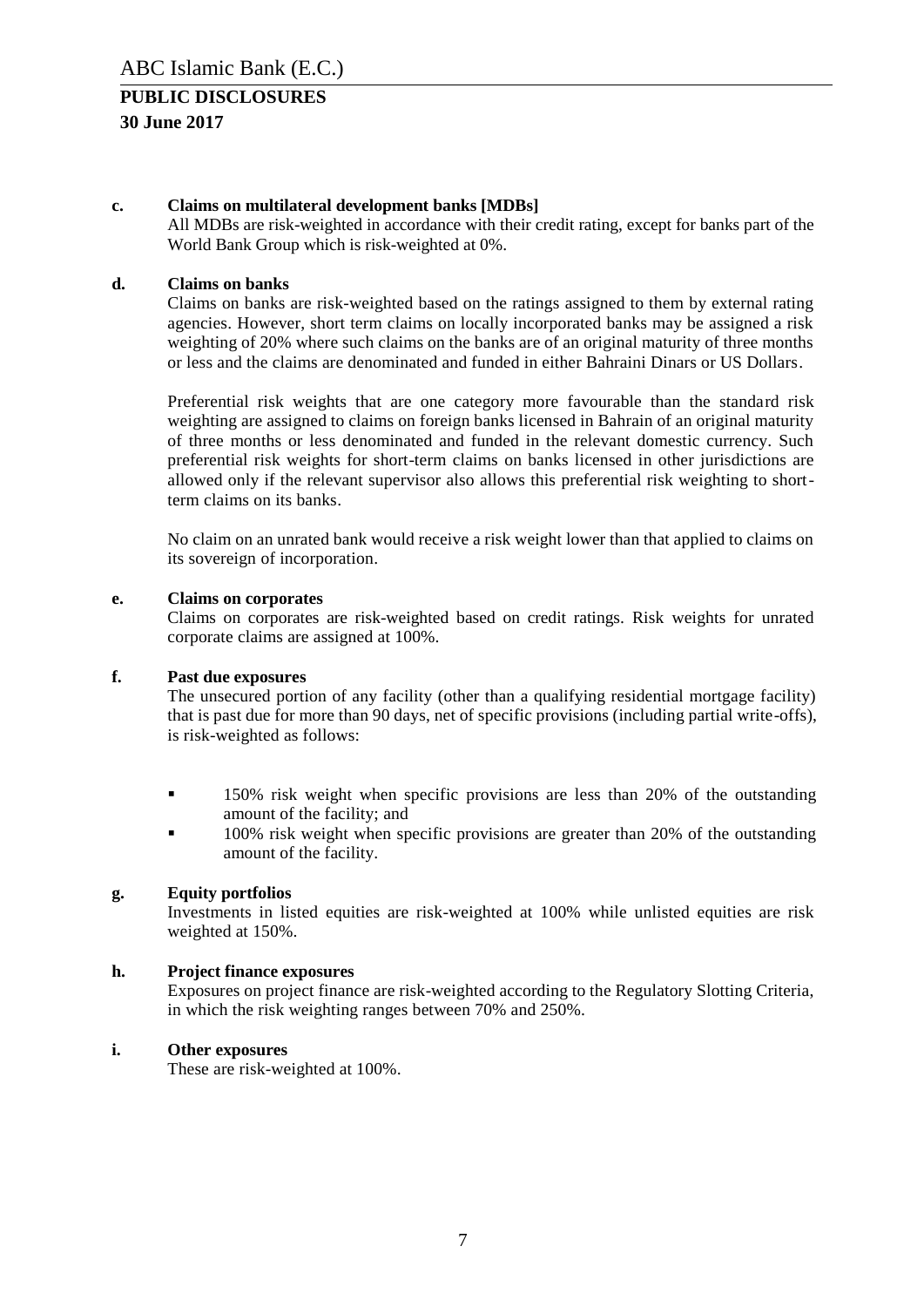| <b>US\$</b> Thousands            | <b>Gross credit</b><br>exposure | <b>Funded</b><br><b>Exposure</b> | <b>Un-Funded</b><br><b>Exposure</b> | Risk-<br>weighted<br>assets for<br><b>Funded</b><br><b>Exposures</b> | Risk-<br>weighted<br>assets for<br><b>Un-Funded</b><br><b>Exposures</b> | <b>Total Risk</b><br>Weighted<br><b>Assets</b> | Capital<br><b>Charge</b><br>$(12.5\%)$ |
|----------------------------------|---------------------------------|----------------------------------|-------------------------------------|----------------------------------------------------------------------|-------------------------------------------------------------------------|------------------------------------------------|----------------------------------------|
| Sovereigns                       | 367,916                         | 367,916                          | -                                   | 59,351                                                               | -                                                                       | 59,351                                         | 7,419                                  |
| Claims on public sector entities | 65,372                          | 43,935                           | 21,437                              |                                                                      |                                                                         |                                                |                                        |
| Claims on banks                  | 408,187                         | 407,969                          | 218                                 | 225,448                                                              | Ξ.                                                                      | 225,448                                        | 28,181                                 |
| Claims on corporates             | 552,823                         | 541,322                          | 11.501                              | 493.714                                                              | 11.501                                                                  | 505,215                                        | 63,152                                 |
| Past due exposures               | 2,500                           | 2,500                            | -                                   | 3,750                                                                | ۰                                                                       | 3.750                                          | 469                                    |
| Project finance                  | 86,863                          | 86,863                           | -                                   | 60,804                                                               | -                                                                       | 60,804                                         | 7,600                                  |
| Other                            | 966                             | 966                              | ۰                                   | 966                                                                  | ۰                                                                       | 966                                            | 121                                    |
| <b>Total</b>                     | 1,484,627                       | 1.451.471                        | 33,156                              | 844,033                                                              | 11.501                                                                  | 855,534                                        | 106.942                                |

#### **ii) Credit exposure and risk-weighted assets**

Monthly average gross exposures and the risk-weighted assets at 30 June 2017 were US\$ 1,548,617 thousand and US\$ 885,615 thousand respectively.

Breakdown of capital requirements for credit risk per type of Islamic financing contract is as follows:

| <b>US\$</b> Thousands    |                                 |                                                                         |                          | Risk-                                                | Risk-                                                          |                                                |                                        |  |
|--------------------------|---------------------------------|-------------------------------------------------------------------------|--------------------------|------------------------------------------------------|----------------------------------------------------------------|------------------------------------------------|----------------------------------------|--|
| <b>Type of Financing</b> | <b>Gross credit</b><br>exposure | <b>Un-Funded</b><br><b>Funded</b><br><b>Exposure</b><br><b>Exposure</b> |                          | weighted<br>assets for<br>Funded<br><b>Exposures</b> | weighted<br>assets for<br><b>Un-Funded</b><br><b>Exposures</b> | <b>Total Risk</b><br>Weighted<br><b>Assets</b> | Capital<br><b>Charge</b><br>$(12.5\%)$ |  |
| Murabaha                 | 609.489                         | 601,051                                                                 | 8,438                    | 464,878                                              | 1,200                                                          | 466,078                                        | 58,260                                 |  |
| Ijara                    | 220,598                         | 206.399                                                                 | 14.199                   | 103,779                                              | ۰.                                                             | 103,779                                        | 12,972                                 |  |
| Ijara Rec                | 921                             | 921                                                                     | $\overline{\phantom{a}}$ | 499                                                  | ۰                                                              | 499                                            | 62                                     |  |
| Sukuk                    | 627.884                         | 627,884                                                                 | $\overline{\phantom{a}}$ | 268,616                                              | ۰.                                                             | 268,616                                        | 33,577                                 |  |
| Equity                   | 3,070                           | 3,070                                                                   | ٠                        | 3,070                                                | ۰                                                              | 3,070                                          | 384                                    |  |
| LC                       | 10.519                          | $\overline{\phantom{a}}$                                                | 10.519                   | $\overline{\phantom{a}}$                             | 10.301                                                         | 10.301                                         | 1,288                                  |  |
| Other                    | 12.146                          | 12.146                                                                  | ٠                        | 3,191                                                |                                                                | 3,191                                          | 399                                    |  |
| <b>Total</b>             | 1.484,627                       | 1,451,471                                                               | 33,156                   | 844,033                                              | 11,501                                                         | 855,534                                        | 106,942                                |  |

#### <span id="page-7-0"></span>**6.2 Market risk**

The Group, with assistance from ABC, minimizes its market risk through:

- (i) match-funding its assets to reduce its profit rate risk;
- (ii) not taking commodity price risk by squaring position on transaction by transaction basis;
- (iii) funding exposures in the same currency and, hence, avoiding any foreign exchange currency risk; and
- (iv) maintaining no sukuk trading position.

Accordingly, the Group maintains no capital charge for market risk.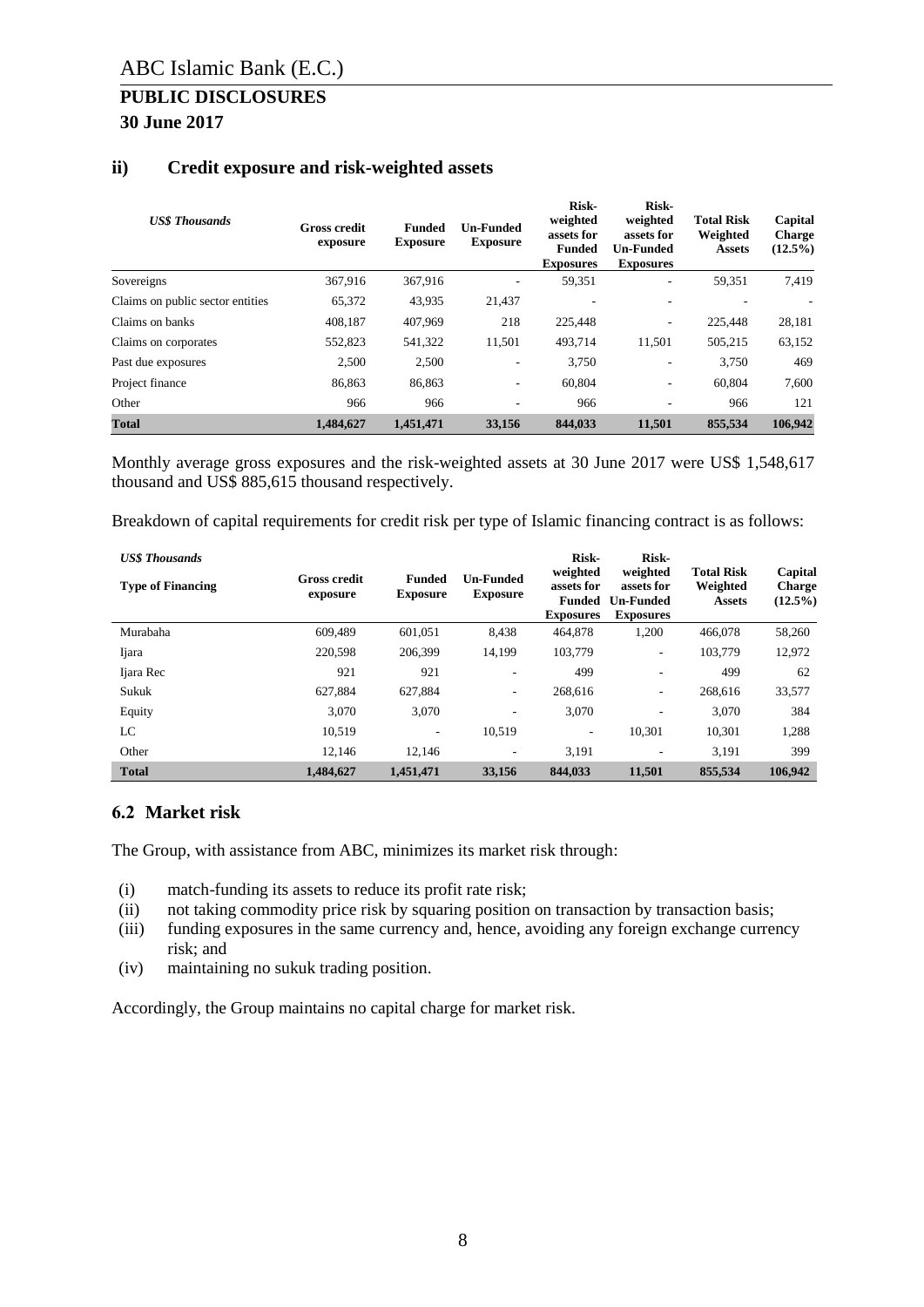#### <span id="page-8-0"></span>**6.3 Operational risk**

In accordance with the standardised methodology, the risk weight with respect to operational risk is US\$ 129.2 million, with minimum capital requirement of US\$ 16.2 million (at 12.5%). This capital charge was computed by categorising the Group's activities into two business lines (out of the eight business lines defined by the Basel III framework) and multiplying the business line's three-year average gross income by a pre-defined beta factor.

#### **Indicators of operational risk exposures:**

| Gross income US\$ thousands                           | 129.146 |
|-------------------------------------------------------|---------|
| Amount of non-Shari'a compliant income US\$ thousands | 185     |
| Number of Shari'a violations                          | Ni1     |

# <span id="page-8-1"></span>**7. Risk management**

#### <span id="page-8-2"></span>**7.1 Introduction**

Risk is inherent in ABC's activities and is managed through a process of on-going identification, measurement and monitoring, subject to risk limits and other controls. ABC is exposed to credit risk, market risk, liquidity risk, operational risk, legal and strategic risk, as well as other forms of risk inherent in its financial operations.

Over the last few years, ABC has invested heavily into developing a comprehensive and robust risk management infrastructure. This includes risk identification processes under credit, market and operational risk spectrums, risk measurement models and rating systems, as well as a strong business process to monitor and control these risks. Figure 1 outlines the various congruous stages of the risk process.

#### *Figure 1:*

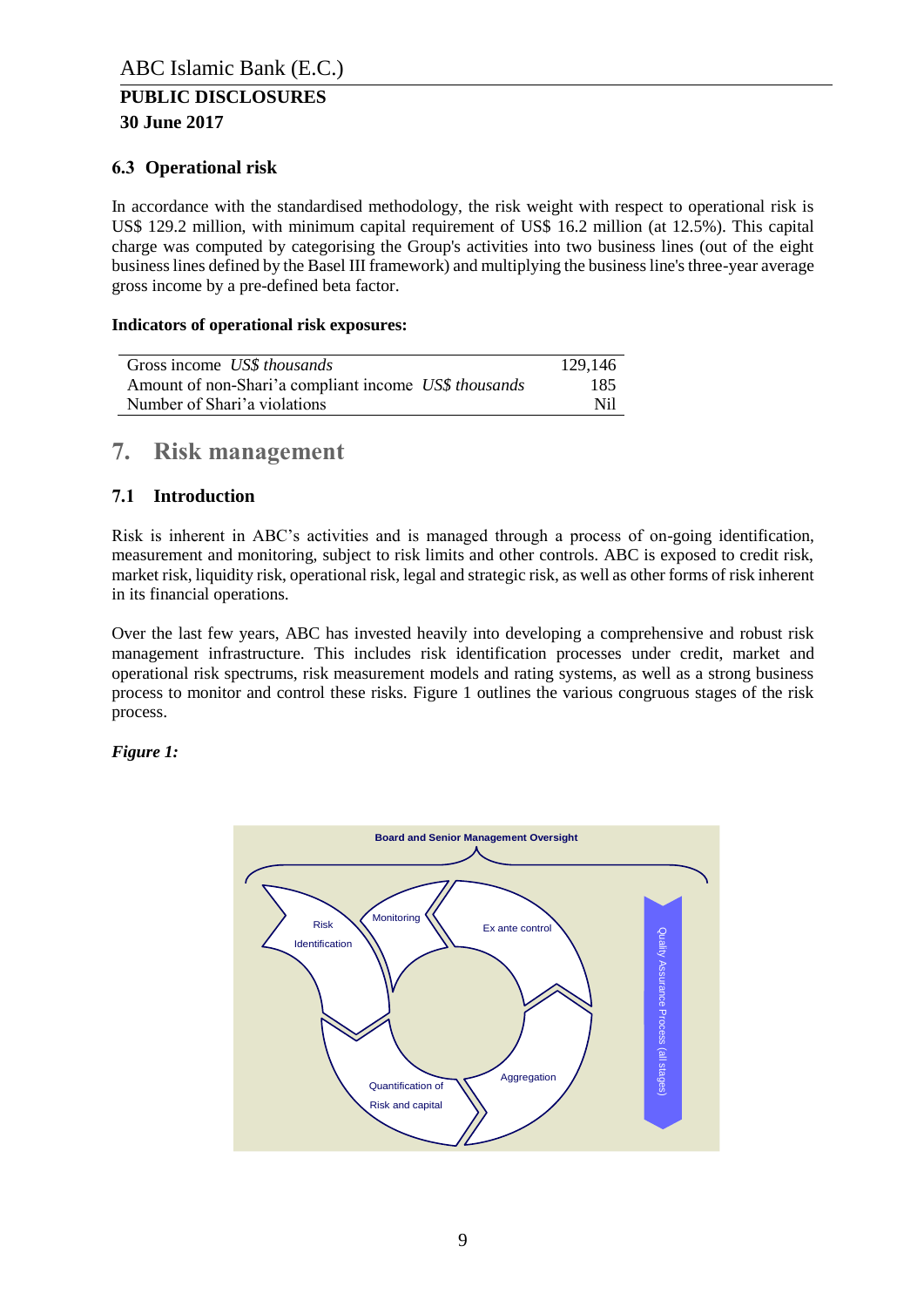# **PUBLIC DISCLOSURES**

**30 June 2017**

#### <span id="page-9-0"></span>**7.2 Risk management structure**

The Board Risk Committee (BRC) sets ABC's Risk Strategy/Appetite and Policy Guidelines. Executive Management is responsible for their implementation.

#### *Figure 2: Risk management structure*



In addition to being part of the above structure, through the outsourcing of the support functions including risk and credit approval, the Group has the following risk management governance structure, including a Shari'a Supervisory Board:



Within the broader governance infrastructure, the Board Committees carry the main responsibility of best practice management and risk oversight. At this level, the BRC oversees the definition of risk appetite, risk tolerance standards and risk process standards to be kept in place. The BRC is also responsible for co-ordinating with other Board Committees for monitoring compliance with the requirements of the regulatory authorities in the various countries in which ABC operates.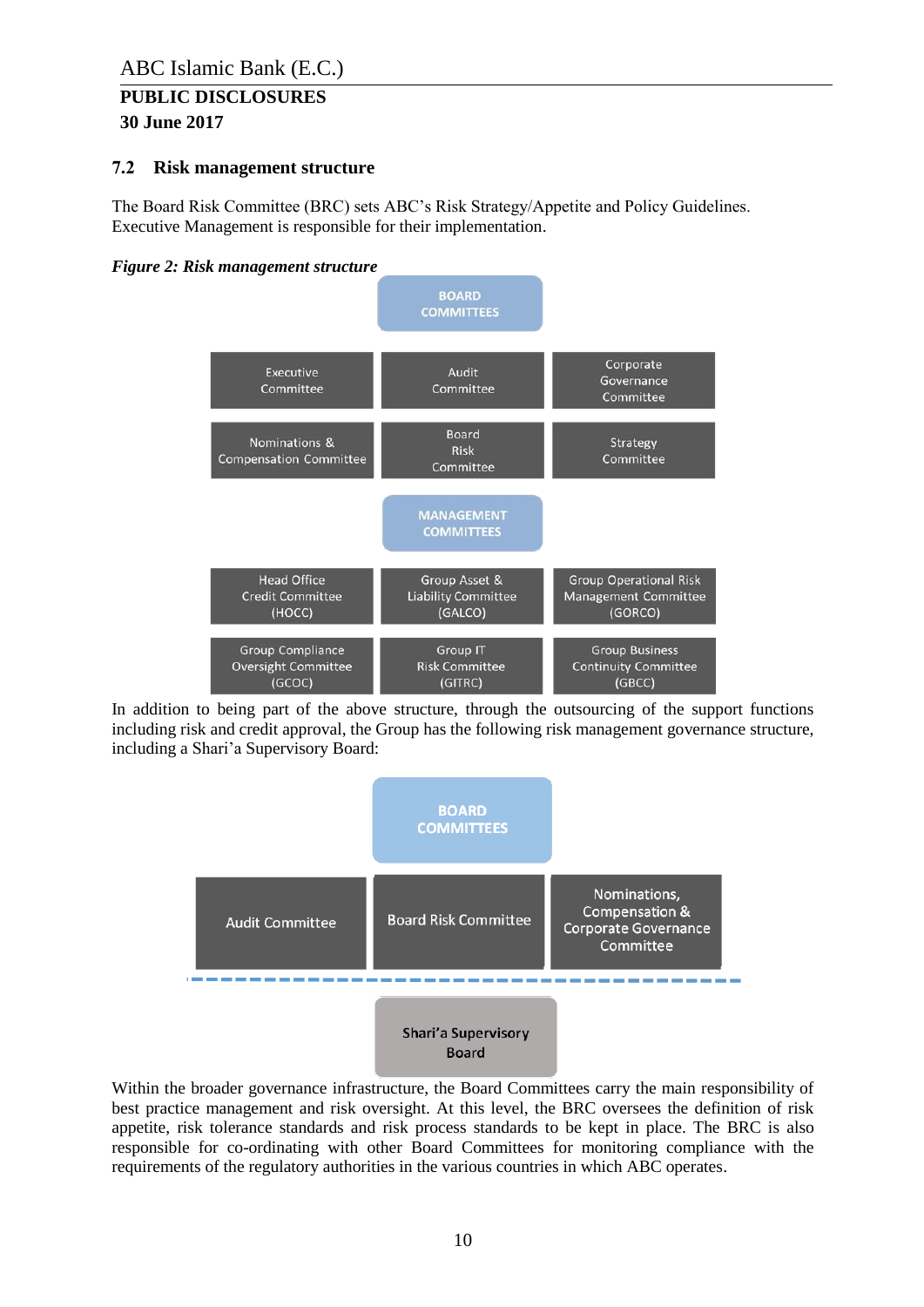The **Head Office Credit Committee (HOCC)** is responsible for credit decisions at the higher levels of the ABC Group's wholesale and retail lending portfolios, setting country and other high-level Group limits, dealing with impaired assets, provisioning and general credit policy matters.

The **Group Asset and Liability Committee (GALCO)** is responsible for defining long-term strategic plans and policy, as well as short-term tactical initiatives for prudently directing asset and liability allocation. GALCO monitors the ABC Group's liquidity and market risks, and the ABC Group's risk profile in the context of economic developments and market fluctuations. GALCO is assisted by tactical sub-committees for Capital & Liquidity Management, Investments and Structural Foreign Exchange.

The **Group Operational Risk Management Committee (GORCO)** is responsible for defining longterm strategic plans and short-term tactical initiatives for the timely identification, prudent management, control and measurement of the ABC Group's exposure to actual and emerging operational and other non-financial risks. GORCO frames policy and oversees the operational risk function. Specialist risk committees, such as the Group Compliance Oversight Committee, the Group Business Continuity Committee and the Group IT Risk Committee are responsible for the proper management of certain categories of non-financial risk.

The **Group Compliance Oversight Committee (GCOC)** is responsible for strengthening the focus on compliance within the ABC Group's risk management framework. GCOC is the senior oversight committee Group-wide for compliance risks and policies, and reports to the Group Audit Committee.

The **Group IT Risk Committee (GITRC)** is responsible for the development, approval and periodic review of the frameworks for the management of IT risk and information security in the ABC Group.

The **Group Business Continuity Committee (GBCC)** is responsible for proposing, approving and monitoring the implementation of Group-wide policies and procedures for disaster recovery and business continuity management.

The **Credit & Risk Group (CRG)** is the second line function responsible for centralised credit policy and procedure formulation, country risk and counterparty analysis, approval/review and exposure reporting, control and risk-related regulatory compliance, remedial loans management and the provision of analytical resources to senior management. Additionally, it identifies market and operational risks arising from the ABC Group's activities, and makes recommendations to the relevant central committees appropriate policies and procedures for managing exposure.

#### **Credit risk**

ABC's portfolio and credit exposures are managed in accordance with the Group Credit Policy, which applies ABC Group-wide qualitative and quantitative guidelines, with particular emphasis on avoiding undue concentrations or aggregations of risk. ABC's banking subsidiaries are governed by specific credit policies that are aligned with the Group Credit Policy, but may be adapted to suit local regulatory requirements as well as individual units' product and sectoral needs.

The first level of protection against undue credit risk is through ABC's counterparty, country, industry and other risk threshold limits, together with customer and customer group credit limits. The BRC and the HOCC sets these limits and allocates them between ABC and its banking subsidiaries. A tiered hierarchy of delegated approval authorities, based on the risk rating of the customer under ABC's internal credit rating system, controls credit exposure to individual customers or customer groups.

Credit limits are prudent, and ABC uses standard mitigation and credit control technologies.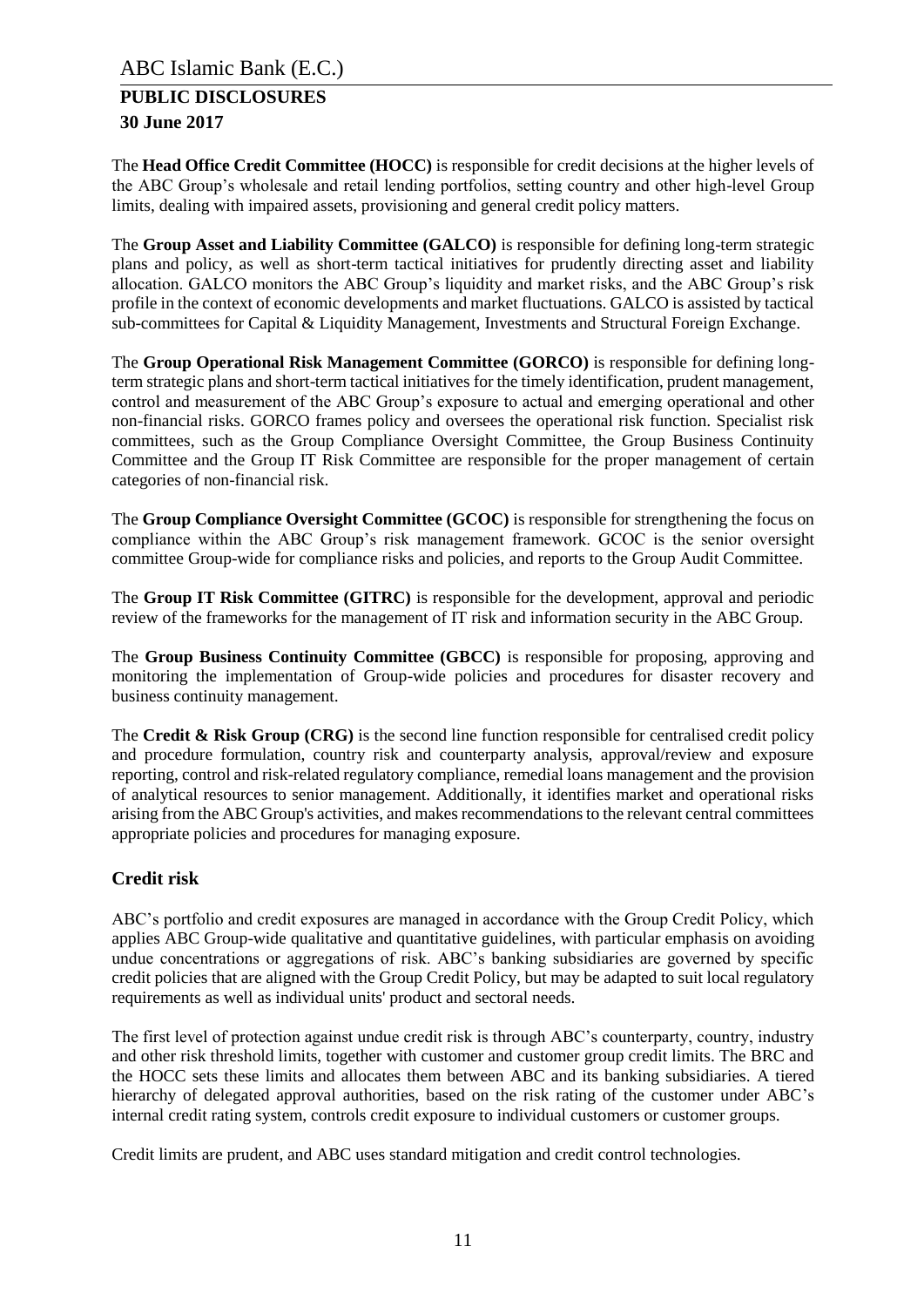ABC employs a Risk-Adjusted Return on Capital (RAROC) measure to evaluate risk/reward at the transaction approval stage. This is aggregated for each business segment and business unit, and for ABC as a whole. It is upgraded when appropriate.

Business unit account officers are responsible for day-to-day management of existing credit exposures, and for periodic review of the client and associated risks, within the framework developed and maintained by the CRG. ABC Group Audit, meanwhile, carries out separate risk asset reviews of business units, to provide an independent opinion on the quality of their credit exposures, and adherence to credit policies and procedures. These measures, collectively, constitute the main lines of defence against undue risk for ABC.

Credit exposures that have significantly deteriorated are segregated and supervised more actively by the CRG's Remedial Loans Unit (RLU). Subject to minimum loan loss provision levels mandated under the ABC Group Credit Policy, specific provisions in respect of impaired assets are based on estimated potential losses, through a quarterly portfolio review and adequacy of provisioning exercise. A collective impairment provision is also maintained to cover unidentified possible future losses.

As at 30 June 2017, the Group's three largest exposures in excess of 15% of the capital base are shown below:

*US\$ Thousands*

|                    | <b>On Balance Sheet</b><br><b>Exposure</b> | <b>Off Balance</b><br><b>Sheet Exposure</b> | <b>Total Exposure</b> |
|--------------------|--------------------------------------------|---------------------------------------------|-----------------------|
| Counterparty $[A]$ | 89,155                                     | $\overline{\phantom{a}}$                    | 89,155                |
| Counterparty [B]   | 86,808                                     | -                                           | 86,808                |
| Counterparty [C]   | 82.137                                     |                                             | 82,137                |

#### **Concentration risk**

Concentrations arise when a number of counterparties are engaged in similar business activities or activities in the same geographic region or have similar economic features that would cause their ability to meet contractual obligations to be similarly affected by changes in economic, political or other conditions. Concentrations indicate the relative sensitivity of the Group's performance to developments affecting a particular industry or geographical location.

In order to avoid excessive concentrations of risk, the ABC Group policies and procedures include specific guidelines to focus on country and counterparty limits and maintaining a diversified portfolio. Identified concentrations of credit risks are controlled and managed accordingly.

Single name concentrations are monitored on an individual basis. ABC's internal economic capital methodology for credit risk addresses concentration risk through the application of single-name concentration add-on. Under the CBB's single obligor regulations, banks incorporated in Bahrain are required to obtain the CBB's approval for any planned exposure to a single counterparty, or group of connected counterparties exceeding 15 percent of the regulatory capital base. This restriction applies only at the consolidated level of the ABC Group and, hence, the Bank has several exposures that exceed 15% of its capital base. However, none of these exposures exceed 15% of ABC's capital base.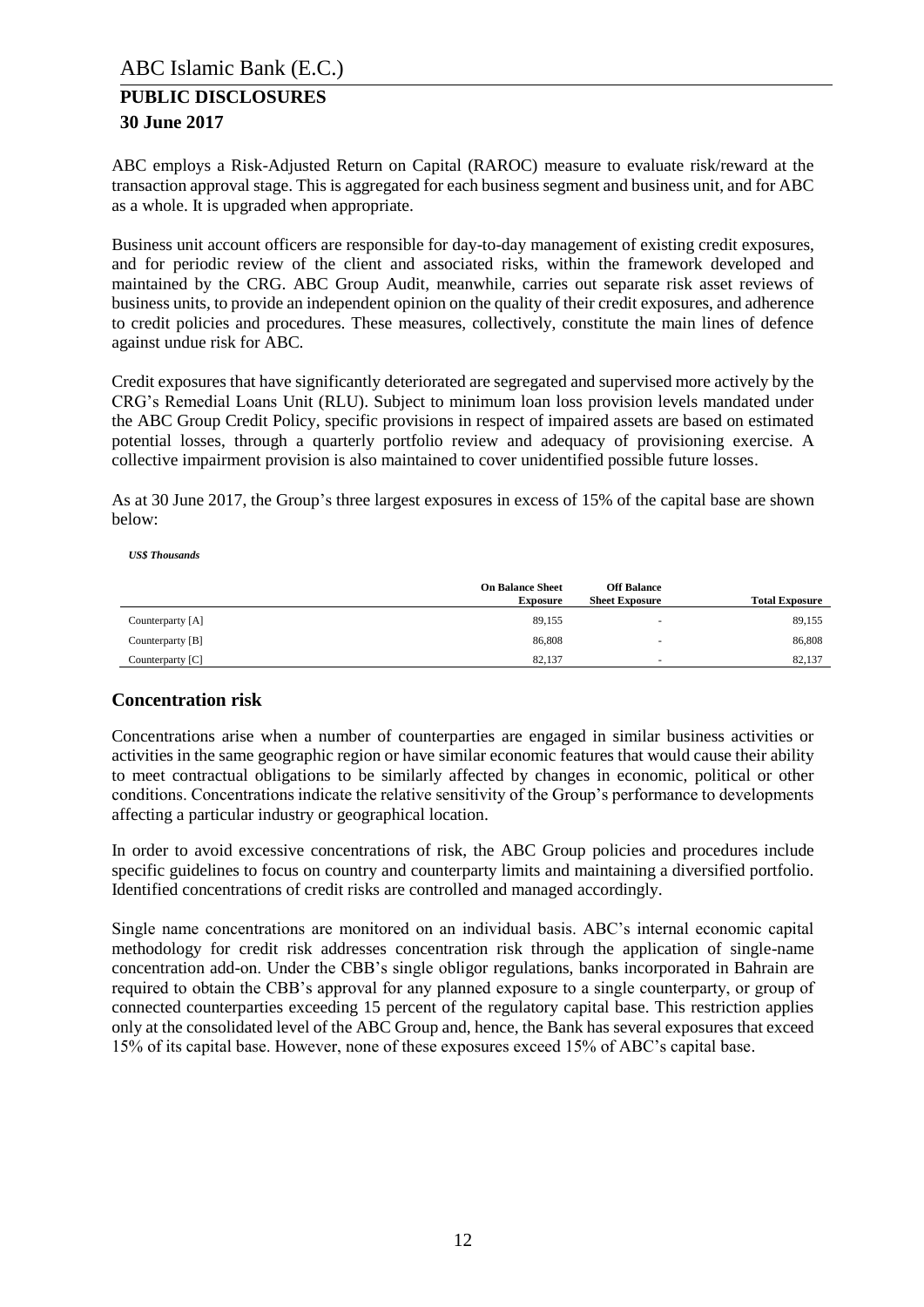#### **Risk mitigation, collateral and other credit enhancements**

The amount and type of collateral depends on an assessment of the credit risk of the counterparty. The types of collateral held by the Group mainly include cash, guarantees from banks and guarantees from ABC.

Management monitors the market value of collateral, requests additional collateral in accordance with the underlying agreement and monitors the market value of collateral obtained during its review of the adequacy of the allowance for impairment losses.

Exposures by type of Islamic financing contract that are covered by guarantees or by eligible collaterals are as follows:

| <b>US\$</b> thousands       |                  |                          |             | <b>Net</b> |
|-----------------------------|------------------|--------------------------|-------------|------------|
|                             | <b>Exposures</b> | Guaranteed               | Collateral* | exposure   |
| Funded Exposures (Murabaha) | 62.128           | $\overline{\phantom{a}}$ | 77.816      | 15.688)    |
| Unfunded Exposures (LC)     | 28.291           | $\overline{\phantom{a}}$ | 435         | 27,856     |

\* The utilization of the above collaterals will be on a customer by customer basis and will be limited to the customer's total exposure.

#### <span id="page-12-0"></span>**7.3 Geographical distribution of exposures**

The Bank's nature of business, being an Islamic bank, results in concentration of exposures in the Muslim world. Moreover, the Bank's approved concentration of activities, which is also in line with its role within the ABC Group, has large concentration in the GCC countries, as illustrated in the table below:

#### *US\$ Thousands*

| <b>Country / Region</b>   | Gross exposure | Percentage of<br>exposure |
|---------------------------|----------------|---------------------------|
|                           |                |                           |
| <b>UAE</b>                | 468,368        | 31.55%                    |
| Saudi Arabia              | 333,498        | 22.46%                    |
| Bahrain                   | 308,600        | 20.79%                    |
| Europe (Including Turkey) | 184,799        | 12.45%                    |
| Qatar                     | 112,672        | 7.59%                     |
| Other MENA Countries      | 23,399         | 1.58%                     |
| Kuwait                    | 27,089         | 1.82%                     |
| Other Asia                | 15,072         | 1.01%                     |
| Oman                      | 11,130         | 0.75%                     |
| <b>Total</b>              | 1,484,627      | 100.00%                   |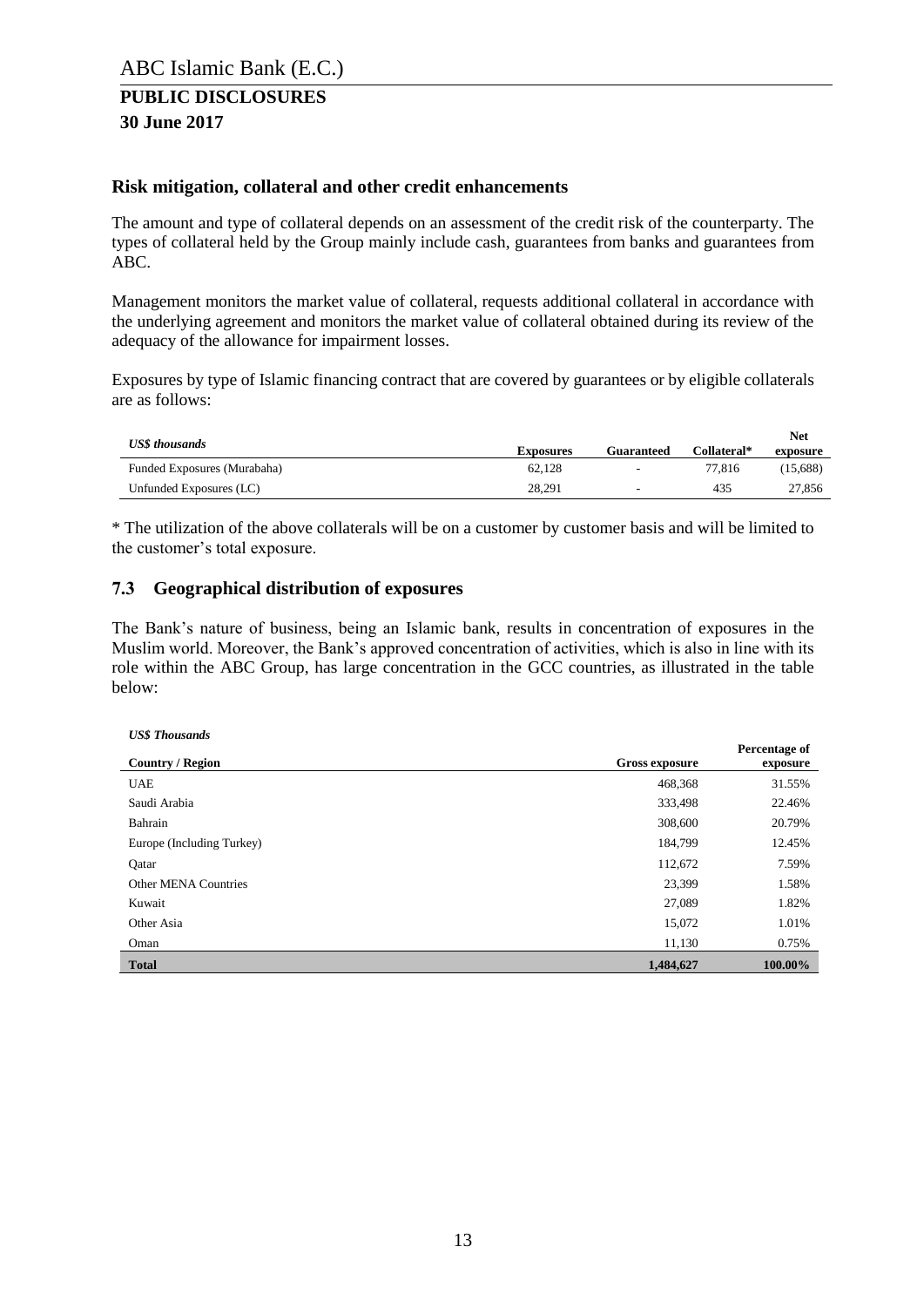The geographical distribution of gross credit exposures by major type of credit exposures can be analysed as follows:

| <b>US\$</b> Thousands             | <b>Bahrain</b>           | Saudi   | Kuwait | Oatar   | <b>UAE</b> | Oman                     | Other<br><b>MENA</b> | Other  | <b>Europe</b><br>(Including) | <b>Total</b>      |
|-----------------------------------|--------------------------|---------|--------|---------|------------|--------------------------|----------------------|--------|------------------------------|-------------------|
| <b>Type of Financing / Region</b> |                          | Arabia  |        |         |            |                          | countries            | Asia   | Turkey)                      |                   |
| Sovereigns                        | 143,034                  |         |        | $\sim$  | 157,995    | ٠                        | 6,176                | 15,072 | 45,639                       | 367,916           |
| Claims on public sector entities  | 65,372                   | -       |        |         |            | ٠                        |                      |        | $\sim$                       | 65,372            |
| Claims on banks                   | 63,658                   | $\sim$  | 14,072 | 22.091  | 238,560    | $\overline{\phantom{a}}$ | 218                  | ۰      | 69,588                       | 408,187           |
| Claims on Corporates              | 35,570                   | 274,406 | ٠      | 84,457  | 71,813     | ٠                        | 17,005               | ۰      | 69,572                       | 552,823           |
| Past due exposures                | $\overline{\phantom{a}}$ | 2,500   |        |         |            |                          |                      |        | $\overline{\phantom{a}}$     | 2,500             |
| Project finance                   | ٠                        | 56,592  | 13.017 | 6,124   | $\sim$     | 11,130                   | -                    |        | ٠                            | 86,863            |
| Other                             | 966                      |         |        |         |            |                          |                      |        | $\overline{\phantom{a}}$     | 966               |
| <b>Total</b>                      | 308,600                  | 333,498 | 27.089 | 112,672 | 468.368    | 11.130                   | 23.399               | 15,072 |                              | 184,799 1.484,627 |

#### <span id="page-13-0"></span>**7.4 Industrial sector analysis of the exposures**

The industrial sector analysis of exposures is as follows:

| <b>US\$</b> Thousands         |                       |                        | <b>Un-funded</b> |
|-------------------------------|-----------------------|------------------------|------------------|
|                               | <b>Gross exposure</b> | <b>Funded exposure</b> | exposure         |
| <b>Financial Institutions</b> | 582,881               | 582,663                | 218              |
| Government                    | 367,916               | 367,916                |                  |
| Manufacturing                 | 209,040               | 192,863                | 16,177           |
| Trading                       | 157,347               | 152,137                | 5,210            |
| Other                         | 47.528                | 39,698                 | 7,830            |
| Construction                  | 46,767                | 43,046                 | 3.721            |
| <b>Commercial Real Estate</b> | 37.539                | 37,539                 |                  |
| Transportation                | 35,609                | 35,609                 |                  |
| <b>Total</b>                  | 1,484,627             | 1,451,471              | 33,156           |

The industrial sector analysis of gross credit exposures by major types of credit exposures can be analysed as follows:

| <b>US\$</b> Thousands             | <b>Financial</b>    | Commercial               | Manu-                    | Con-      | <b>Trading</b> | Govern- | Trans-    | Other  | Total     |
|-----------------------------------|---------------------|--------------------------|--------------------------|-----------|----------------|---------|-----------|--------|-----------|
| <b>Type of Financing/Industry</b> | <b>Institutions</b> | real estate              | facturing                | struction |                | ment    | portation |        |           |
| Sovereigns                        |                     | ۰                        |                          |           | ٠              | 367,916 |           | ۰      | 367,916   |
| Claims on public sector entities  | 24,986              | $\overline{\phantom{a}}$ | 23,469                   | ۰         |                |         | ٠         | 16,917 | 65,372    |
| Claims on banks                   | 408,187             | $\overline{\phantom{a}}$ |                          |           | ۰              | ۰       |           | ٠      | 408,187   |
| Claims on Corporates              | 149,708             | 37,539                   | 98.708                   | 44.267    | 157,347        | ۰       | 35,609    | 29,645 | 552,823   |
| Past due exposures                |                     |                          | $\overline{\phantom{a}}$ | 2,500     | ۰              |         |           | ۰      | 2,500     |
| Project finance                   | ٠                   | $\sim$                   | 86,863                   | ٠         | ٠              |         | -         | ٠      | 86,863    |
| Other                             | ۰                   | ۰                        | ۰                        | ۰         | ۰              |         | ۰         | 966    | 966       |
| <b>Total</b>                      | 582,881             | 37,539                   | 209,040                  | 46,767    | 157,347        | 367,916 | 35,609    | 47,528 | 1.484,627 |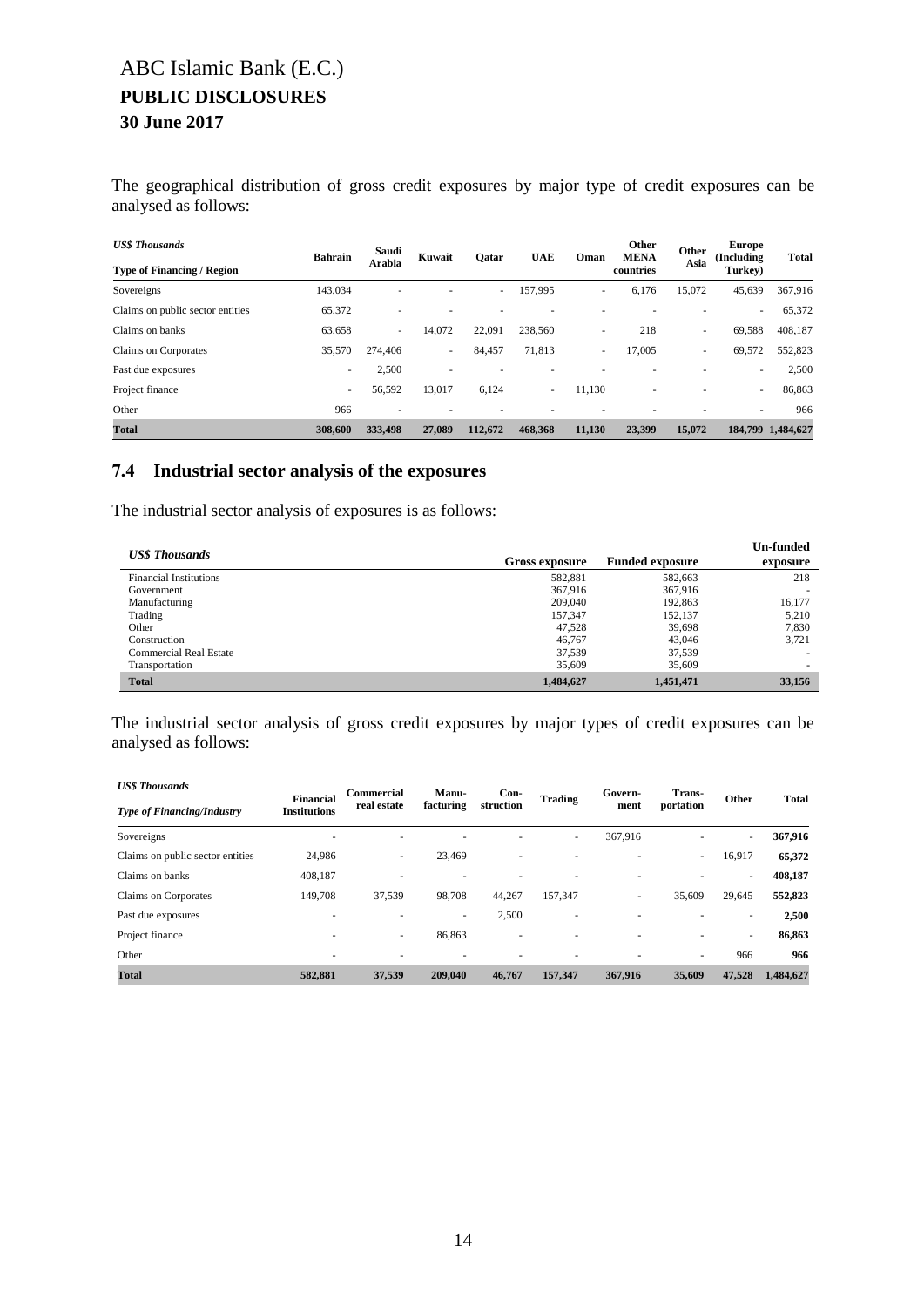# **PUBLIC DISCLOSURES**

#### **30 June 2017**

#### <span id="page-14-0"></span>**7.5 Exposure by external credit rating**

The Group uses external ratings from Standard & Poor's, Moody's, Fitch Ratings and Capital Intelligence [accredited External Credit Assessment Institutions (ECAI's)]. The breakdown of the Group's exposure into rated and unrated categories is as follows:

| <b>US\$</b> Thousands            | <b>Gross credit</b><br>exposure | Rated exposure | <b>Unrated exposure</b> |
|----------------------------------|---------------------------------|----------------|-------------------------|
| Claims on Corporates             | 552,823                         | 119,297        | 433,526                 |
| Claims on banks                  | 408,187                         | 368,459        | 39,728                  |
| Sovereigns                       | 367,916                         | 367,916        |                         |
| Project finance                  | 86,863                          |                | 86,863                  |
| Claims on public sector entities | 65,372                          | 41,903         | 23,469                  |
| Past due exposures               | 2,500                           |                | 2,500                   |
| Other                            | 966                             | -              | 966                     |
| <b>Total</b>                     | 1,484,627                       | 897,575        | 587,052                 |

The Group has a policy of maintaining accurate and consistent risk methodologies. It uses a variety of financial analytics, combined with market information, to support risk ratings that form the main inputs for the measurement of counterparty credit risk. All internal ratings are tailored to the various categories, and are derived in accordance with the Group's credit policy. They are assessed and updated regularly. Each risk rating class is mapped to grades equivalent to Standard & Poor's, Moody's, Fitch rating and Capital Intelligence agencies.



Percentages have been calculated internally based on the sum of funded counterparty exposure and unfunded exposures before applying credit conversion factors.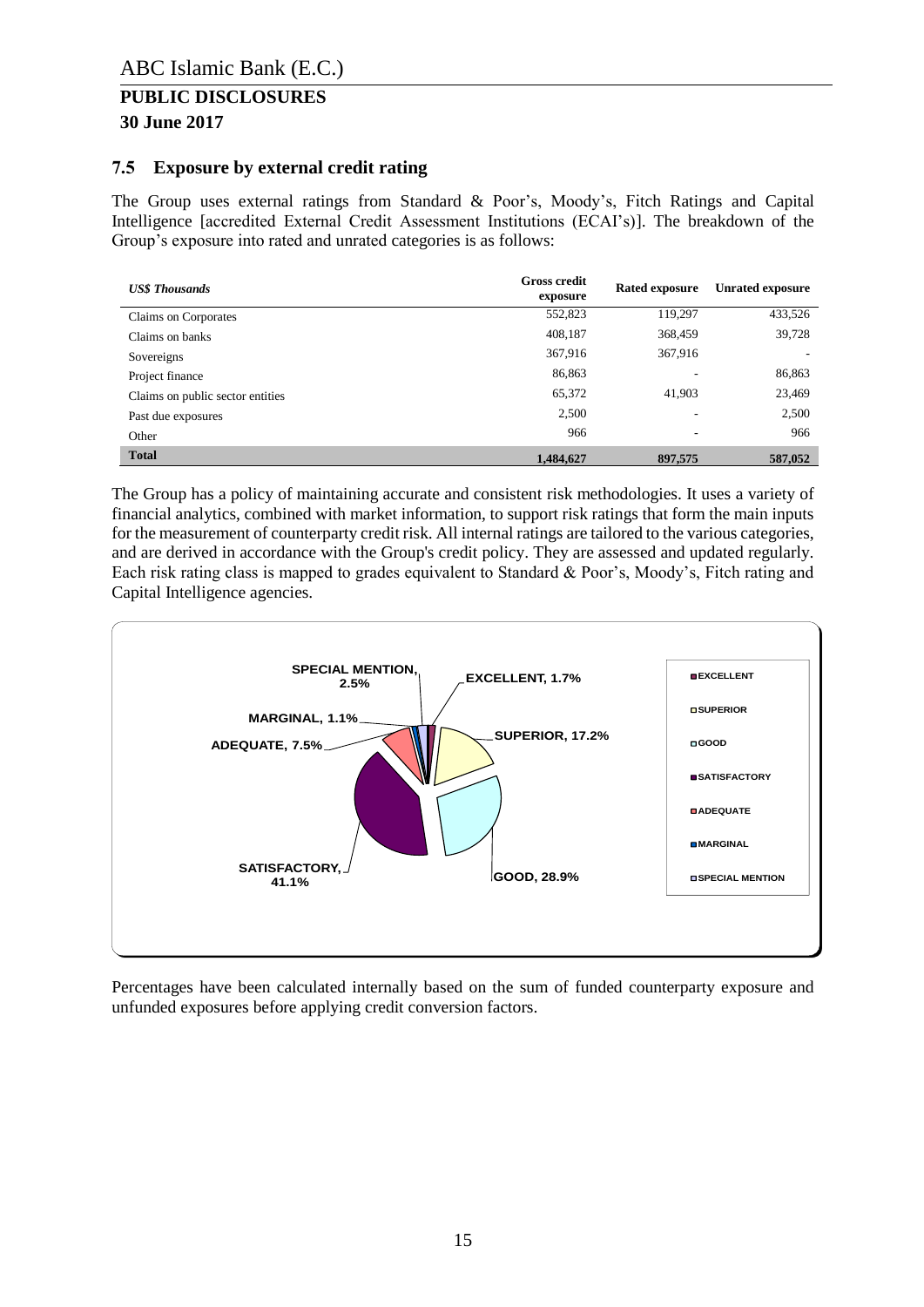#### <span id="page-15-0"></span>**7.6 Maturity analysis of funded exposures**

Residual contractual maturity analysis of the Group's major types of funded credit exposures are as follows:

| <b>US\$ Thousands</b>            | Within<br>1 month | $1-3$<br>months          | $3-6$<br>months          | $6 - 12$<br>months | <b>Total</b><br>within 12<br>months | $1 - 5$<br>vears | $5 - 10$<br>years        | Over 20<br>years         | <b>Total</b><br>over 12<br>months | <b>Undated</b> | <b>Total</b> |
|----------------------------------|-------------------|--------------------------|--------------------------|--------------------|-------------------------------------|------------------|--------------------------|--------------------------|-----------------------------------|----------------|--------------|
| Sovereigns                       | 6,176             | 68,591                   | 6,250                    | 12,500             | 93,517                              | 155,181          | 119,165                  | ٠                        | 274,346                           | 53             | 367,916      |
| Claims on public sector entities | 2,433             | 16,516                   |                          | $\sim$             | 18,949                              | 24,986           |                          | $\overline{\phantom{a}}$ | 24,986                            | $\sim$         | 43,935       |
| Claims on banks                  | 89,726            | 96,667                   | $\overline{\phantom{a}}$ | 15,145             | 201,538                             | 201,599          | 1,762                    | $\overline{\phantom{a}}$ | 203,361                           | 3,070          | 407,969      |
| Claims on Corporates             | 153,614           | 100,361                  | 119.635                  | 10,683             | 384,293                             | 157,029          | ۰                        | $\overline{\phantom{a}}$ | 157,029                           | $\sim$         | 541,322      |
| Past due exposures               |                   |                          |                          |                    |                                     |                  | $\overline{\phantom{a}}$ | 2,500                    | 2,500                             | ٠              | 2,500        |
| Project finance                  | 1,017             | $\overline{\phantom{a}}$ | 9,183                    | 10,251             | 20,451                              | 57,674           | 8,738                    | $\overline{\phantom{a}}$ | 66,412                            | $\sim$         | 86,863       |
| Other                            | ۰                 |                          |                          |                    |                                     |                  |                          |                          |                                   | 966            | 966          |
| <b>Total</b>                     | 252,966           | 282,135                  | 135,068                  | 48,579             | 718,748                             | 596,469          | 129,665                  | 2,500                    | 728,634                           | 4,089          | 1,451,471    |

Residual contractual maturity analysis of the Group's funded credit exposures per type of Islamic financing contract are as follows:

| <b>US\$</b> Thousands | Within<br>1 month | 1-3 months               |         | 3-6 months 6-12 months   | <b>Total</b><br>within 12<br>months | $1 - 5$<br>vears | $5 - 10$<br>vears | Over 20<br>years | <b>Total</b><br>over 12<br>months | Undated                  | <b>Total</b> |
|-----------------------|-------------------|--------------------------|---------|--------------------------|-------------------------------------|------------------|-------------------|------------------|-----------------------------------|--------------------------|--------------|
| Murabaha              | 236,734           | 266,236                  | 88,541  | 9,540                    | 601,051                             |                  |                   |                  |                                   | $\overline{\phantom{a}}$ | 601,051      |
| Sukuk                 | 4,088             | $\overline{\phantom{a}}$ | 30,169  | 15,145                   | 49,402                              | 457,555          | 120,927           | $\sim$           | 578,482                           | $\overline{\phantom{a}}$ | 627,884      |
| Equity                | -                 |                          |         |                          |                                     |                  |                   |                  | ٠                                 | 3,070                    | 3,070        |
| Other                 | 11,127            |                          | ۰       | $\sim$                   | 11,127                              | -                |                   |                  | $\sim$                            | 1,019                    | 12,146       |
| Ijara Rec             | 84                | 424                      | 413     | $\overline{\phantom{a}}$ | 921                                 |                  |                   |                  | ٠                                 | $\overline{\phantom{a}}$ | 921          |
| Ijara                 | 933               | 15,475                   | 15,945  | 23,894                   | 56,247                              | 138,914          | 8,738             | 2,500            | 150,152                           | $\overline{\phantom{a}}$ | 206,399      |
| <b>Total</b>          | 252,966           | 282,135                  | 135,068 | 48,579                   | 718,748                             | 596,469          | 129,665           | 2,500            | 728,634                           | 4,089                    | 1,451,471    |

#### <span id="page-15-1"></span>**7.7 Maturity analysis of unfunded exposures**

Residual contractual maturity analysis of the Group's major types of unfunded credit exposures are as follows:

| <b>US\$</b> Thousands            | Within<br>1 month        | 1-3 months               |                          | 3-6 months 6-12 months | <b>Total within</b><br>12 months | $1 - 5$<br>vears | $5-10$<br>vears          | <b>Total Over</b><br>12 months | <b>Total</b> |
|----------------------------------|--------------------------|--------------------------|--------------------------|------------------------|----------------------------------|------------------|--------------------------|--------------------------------|--------------|
| Claims on public sector entities | $\overline{\phantom{a}}$ | $\overline{\phantom{a}}$ | $\overline{\phantom{a}}$ | 7,238                  | 7,238                            | 14.199           | $\overline{\phantom{a}}$ | 14.199                         | 21,437       |
| Claims on banks                  | 75                       | -                        | $\overline{\phantom{a}}$ | 143                    | 218                              | -                | ۰                        | $\overline{\phantom{a}}$       | 218          |
| Claims on Corporates             | 862                      | 5.540                    | 3.760                    | 63                     | 10.225                           | 132              | 1.144                    | 1.276                          | 11,501       |
| <b>Total</b>                     | 937                      | 5,540                    | 3,760                    | 7,444                  | 17,681                           | 14,331           | 1,144                    | 15,475                         | 33,156       |

Residual contractual maturity analysis of the Group's unfunded credit exposures per type of Islamic financing contract are as follows:

| <b>US\$</b> Thousands | Within<br>l month        | 1-3 months               |                          | 3-6 months 6-12 months   | <b>Total within</b><br>12 months | $1 - 5$<br>vears | $5-10$<br>vears          | <b>Total over</b><br>12 months | <b>Total</b> |
|-----------------------|--------------------------|--------------------------|--------------------------|--------------------------|----------------------------------|------------------|--------------------------|--------------------------------|--------------|
| Murabaha              | $\overline{\phantom{a}}$ | 1.200                    | $\overline{\phantom{a}}$ | 7,238                    | 8,438                            | -                | ۰                        | <b>.</b>                       | 8,438        |
| Ijara                 | $\overline{\phantom{a}}$ | $\overline{\phantom{a}}$ | $\overline{\phantom{a}}$ | $\overline{\phantom{0}}$ | $\sim$                           | 14,199           | $\overline{\phantom{a}}$ | 14,199                         | 14,199       |
| LC                    | 937                      | 4,340                    | 3,760                    | 206                      | 9,243                            | 132              | 1,144                    | 1,276                          | 10,519       |
| <b>Total</b>          | 937                      | 5,540                    | 3,760                    | 7,444                    | 17,681                           | 14,331           | 1,144                    | 15,475                         | 33,156       |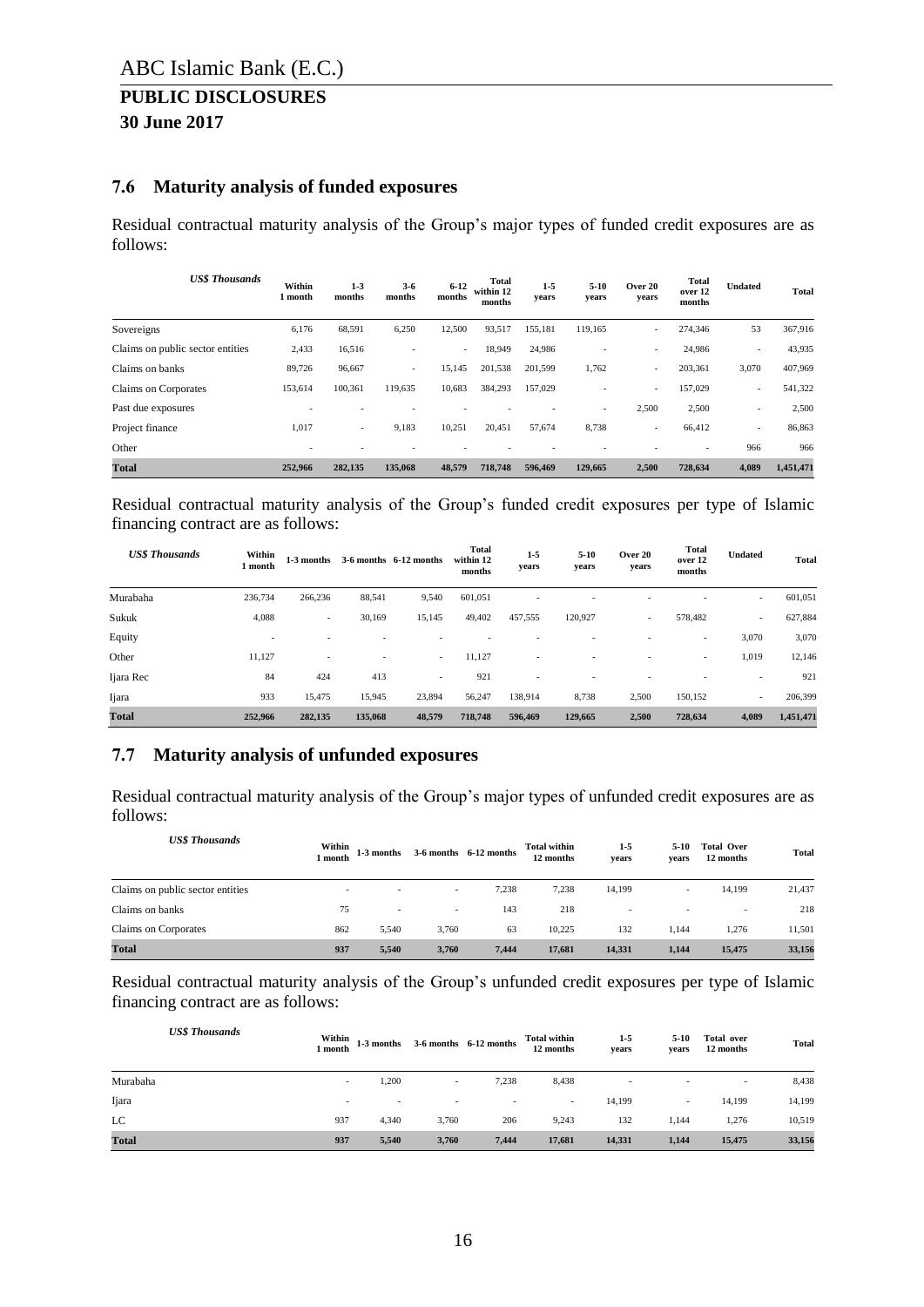Unfunded exposures include credit-related financial instruments, comprising of letters of credit, guarantees and commitments and are measured in accordance with the calculation of credit riskweighted assets in the CBB's Basel II capital adequacy framework.

For credit-related contingent items, the nominal value is converted to an exposure through the application of a CCF. The CCF is at 20%, 50% or 100% depending on the type of contingent item, and is used to convert off-Balance sheet notional amounts into an equivalent on-statement of financial position.

Undrawn facilities and other commitments represent commitments that have not been drawn down or utilised at the reporting date. The nominal amount provides the calculation base to which a CCF is applied for calculating the exposure. CCF ranges between 20% and 50% for commitments with original maturity of up to one year and over one year respectively and 0% CCF is applicable for commitments which can be unconditionally cancelled at any time.

The table below summarises the notional principal amounts and the relative exposures before applying credit risk mitigation:

| <b>US\$</b> thousands                    | <b>Notional</b><br>principal | Credit exposure* |
|------------------------------------------|------------------------------|------------------|
| Trade-related contingent items           | 12,091                       | 2,418            |
| Transaction-related contingent items     | 16.200                       | 8,100            |
| Undrawn facilities and other commitments | 48.873                       | 22,637           |
| <b>RWA</b> for contingent items          |                              | 11,501           |

\* Credit exposure is after applying CCF.

At 30 June 2017, the Group held cash collaterals in relation to credit-related contingent items amounting to US\$ 435 thousand.

#### <span id="page-16-0"></span>**7.8 Funding category**

|                   | <b>US\$ Thousands</b> | Within<br>1 month        | $1-3$<br>months          | $3-6$<br>months | $6 - 12$<br>months       | Total<br>within 12<br>months | $1-5$<br>vears           | $5 - 10$<br>vears        | Over 20<br>years         | Total<br>over 12<br>months | <b>Undated</b> | <b>Total</b> |
|-------------------|-----------------------|--------------------------|--------------------------|-----------------|--------------------------|------------------------------|--------------------------|--------------------------|--------------------------|----------------------------|----------------|--------------|
| Murabaha payables |                       | 432,458                  | 619.177                  | 56,556          |                          | 2,369 1,110,560              | $\overline{\phantom{a}}$ | $\overline{\phantom{0}}$ | $\overline{\phantom{a}}$ | $\overline{\phantom{0}}$   | $\sim$         | 1,110,560    |
| Equity            |                       | $\overline{\phantom{a}}$ | $\overline{\phantom{a}}$ |                 | $\overline{\phantom{a}}$ | ٠                            | $\sim$                   | $\overline{\phantom{a}}$ |                          |                            | 322,194        | 322,194      |
| <b>Total</b>      |                       | 432,458                  | 619,177                  | 56,556          |                          | 2,369 1,110,560              |                          | $\overline{\phantom{a}}$ |                          | $\blacksquare$             | 322,194        | 1,432,754    |

#### <span id="page-16-1"></span>**7.9 Penalties imposed on customers**

Penalties imposed on customers during the period were US\$ 185 thousand. This amount represents penalty fees received from customers for making late payments. Such amounts are disposed of to charitable causes.

#### <span id="page-16-2"></span>**7.10 Impairment of assets**

#### **Impairment and un-collectability of financial assets**

Each quarter, an assessment is made at each quarter end to determine whether there is objective evidence that a specific financial asset or group of financial assets may be impaired. If such evidence exists, an impairment loss is recognised in the consolidated statement of income.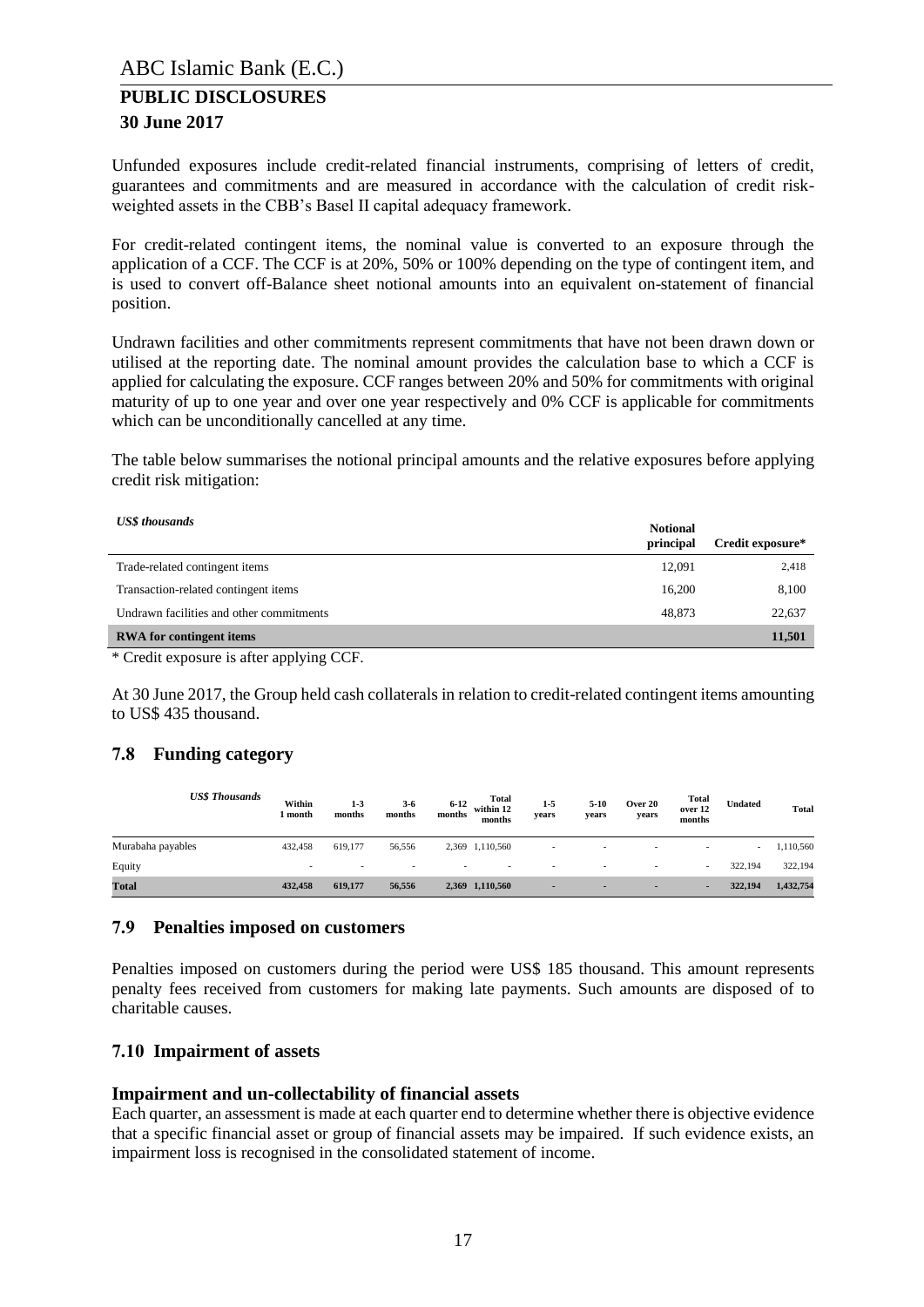Evidence of impairment may include:

- Significant financial difficulty, default or delinquency in interest or principal payments
- The probability that it will enter bankruptcy or other financial reorganisation
- A measurable decrease in estimated future cash flows, such as changes in arrears or economic conditions, which correlate with defaults.

Impairment is determined as follows:

- (a) for assets carried at amortised cost, impairment is based on the present value of estimated future cash flows discounted at the original effective profit rate;
- (b) for assets carried at fair value, impairment is the difference between cost and fair value; and
- (c) for assets carried at cost, impairment is based on the present value of estimated future cash flows discounted at the current market rate of return for a similar financial asset.

The Group uses the provision account to record impairments except for equity and similar investments, which are written down, with future increases in their fair value being recognised directly in equity.

#### **Impairment losses on financial assets**

On a quarterly basis the Group assesses whether any provision for impairment should be recorded in the consolidated statement of income. In particular, considerable judgment by management is required in the estimation of the amount and timing of future cash flows when determining the level of provision required. Such estimates are necessarily based on assumptions about several factors involving varying degrees of judgment and uncertainty, and actual results may differ resulting in future changes in such provisions.

#### **Impairment against specific groups of financial assets**

In addition to specific provisions against individually significant facilities and investments, the Group also makes a provision to cover impairment against specific group of financial assets where there is a measurable decrease in estimated future cash flows. This provision is based on any deterioration in the internal grade of the financial asset since it was granted. The amount of provision is based on the historical loss pattern for facilities within each grading and is adjusted to reflect current economic changes.

The internal grading process takes into consideration factors such as collateral held, deterioration in country risk, industry and technological obsolescence, as well as identified structural weakness or deterioration in cash flows.

#### <span id="page-17-0"></span>**7.11 Market risk**

Market risk is the risk that the Group's earnings or capital, or its ability to support its business strategy, will be impacted by changes in market rates or prices related to profit rates, equity prices, credit spreads, foreign exchange rates and commodity prices.

ABC has established risk management policies and limits within which exposure to market risk is measured, monitored and controlled by the Credit Risk Group [CRG] with strategic oversight exercised by ABC's GALCO. The CRG's Treasury and Financial Market Risk [T&FMR] unit is responsible for the development and implementation of market risk policy, risk measurement and monitoring framework, and the review of all trading and investment products/ limits before submission to GALCO. The T&FMR includes market risk, middle office, liquidity risk and product control. This function also has an additional reporting line to GCFO.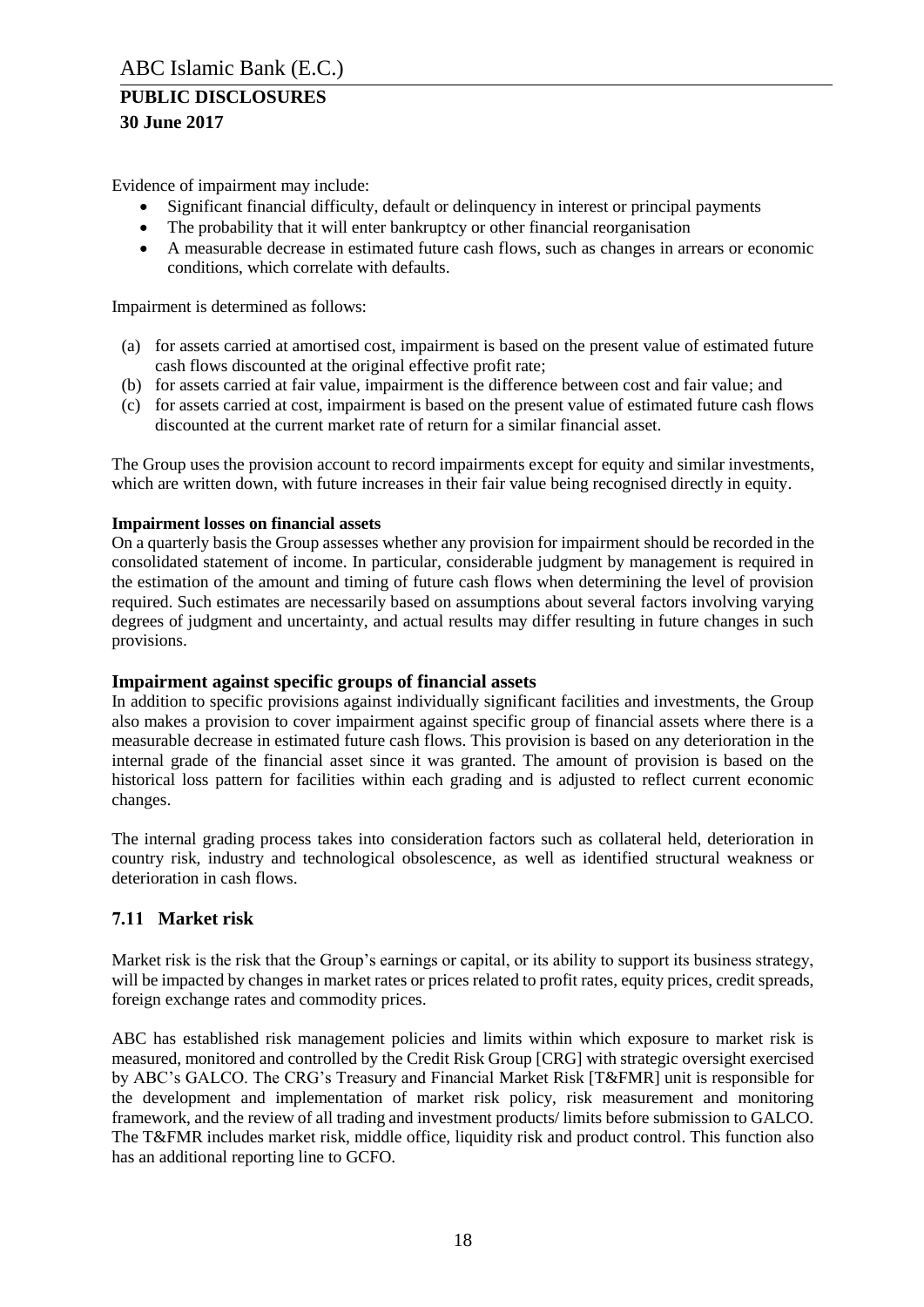The Group classifies market risk into the following:

**Non-trading market risk in securities**

Non-trading market risk arises from market factors impacting securities that are held for long-term investment.

**Asset and liability risk**

Non-trading asset and liability risk exposures arise where the re-pricing characteristics of the Group's assets do not match with those of liabilities.

#### **Liquidity Risk**

Liquidity risk is the risk that maturing and encashable assets may not cover cash flow obligations (liabilities). In this respect, the Group is supported by ABC, through the provision of a line of credit to cover any shortfall in liquidity. Accordingly, the Group's liquidity needs are taken into consideration in ABC's liquidity management.

ABC adopts a number of methods to monitor and manage market risks across its trading and non-trading portfolios. These include: Value-at-Risk [VaR] (i.e. 1-day 99<sup>th</sup> percentile VaR using the 'historical simulation' methodology)

- Sensitivity analysis (i.e. basis-point value [BPV] for profit rate and 'Greeks' for options)
- Stress Testing / Scenario Analysis
- Non-Technical Risk Measures (e.g. nominal position values, stop loss vs. P&L, and concentration risk).
- Forward-looking analysis of distress using CDS prices, equity prices and implied volatilities
- A price-discovery and liquidity assessment process to assess liquidity risk of the AFS portfolio
- Hedge funds analytics, including mapping risk factors of hedge fund managers to market risk drivers.

On an annual basis, ABC's BRC reviews and approves VaR trading limits, BPV trading and investment Limits, and Non-Technical Trading and Investment Limits.

It should be noted that the Group applies BPV on the sukuk portfolio and the non-technical risk measures in its liquidity management at the Group level. For the non-technical measures, notional limits are set for investment products, which are approved by the GALCO.

#### **Currency risk**

The Group is exposed to foreign exchange rate risk through its structural positions. In general, the Group uses matched currency funding to eliminate such a risk.

#### **Profit rate risk**

Profit rate risk arises from the possibility that changes in profit rates will affect future profitability or the fair values of financial instruments. The Group is exposed to profit rate risk as a result of mismatches of profit rate re-pricing of assets and liabilities. The most prominent market risk factor for the Bank is profit rates. This risk is minimised as the Group's rate sensitive assets and liabilities are mostly floating rate, where the duration risk is lower. In general, the Group translates fixed rate instruments to floating rate to better manage the duration in the asset book.

#### **Commodity risk (price risk)**

The Group would be exposed to commodity risk if it holds commodity for its Murabaha transactions. However, in order to minimise or eliminate this risk, the Group limits its holding of commodity to the day of the transaction and it settles its position for each specific transaction, hence eliminating overnight price risk in the commodities traded.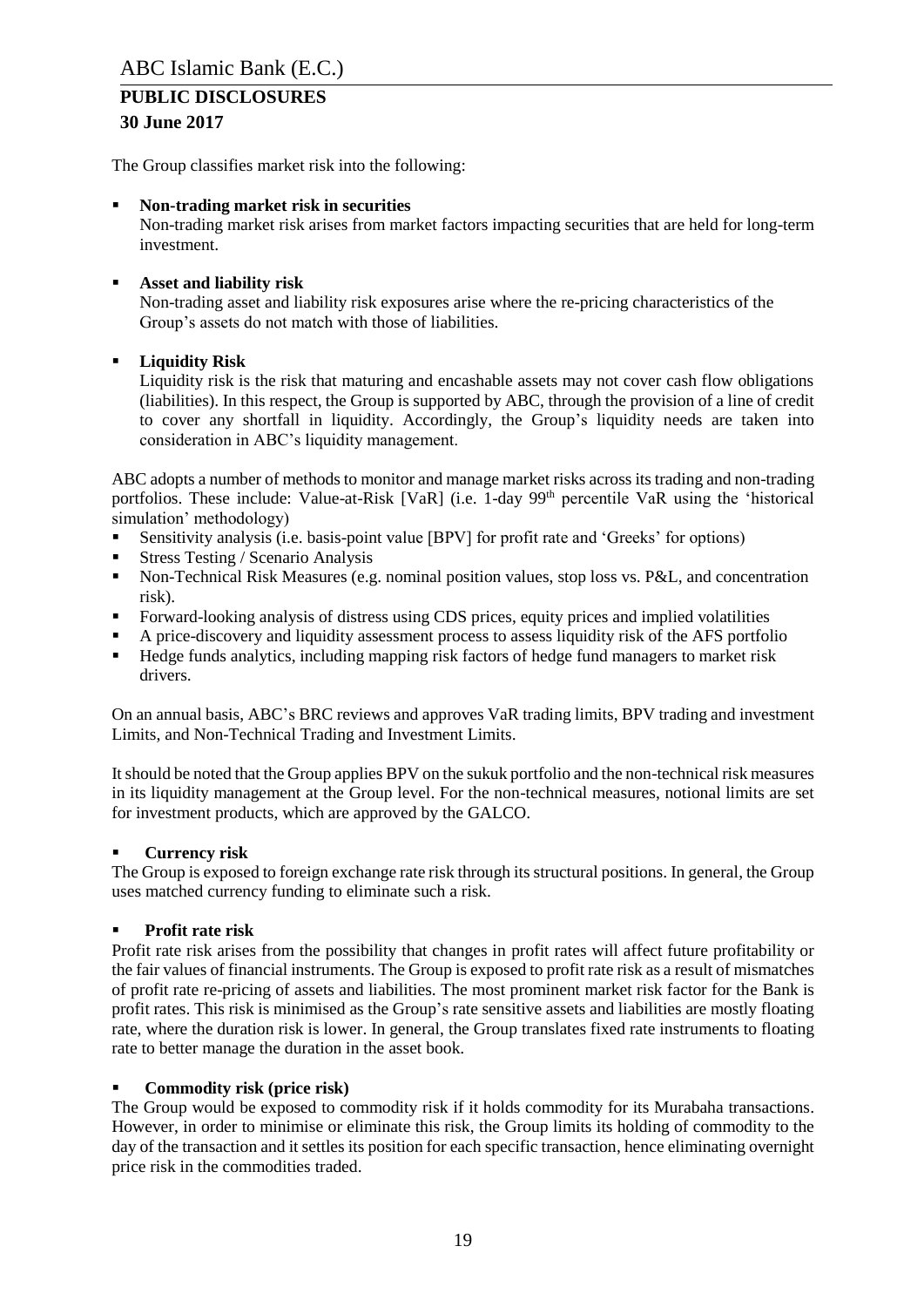#### **Profit Rate Risk in the Banking Book**

The exposure to profit rate risk in the banking book (PRRBB) arises due to mismatches in the re-setting of profit rates of assets and liabilities. The fact that the Group's rate-sensitive assets and liabilities are predominantly floating rate helps to mitigate this risk. In order to manage the overall profit rate risk, the Group generally uses matched currency funding and translates fixed-rate instruments to floating rate. Similarly, Bank ABC Islamic minimizes its exposure to profit rate risk by swapping its fixed rate exposures to floating ones and obtain matched currency fundings.

The Group measures and controls PRRBB using a number of qualitative and quantitative measures. Qualitative measures include a thorough assessment of the impact of changes in profit rates on the Bank's banking instruments during the annual budget and capital planning process. Current and expected future profit rates are integral components driving the annual capital planning process. In addition, the GALCO regularly reviews the current and expected future profitability of the Bank's traditional banking activities and has embarked on a number of initiatives to reduce sensitivity of the banking book to profit rate fluctuations.

Quantitative measures employed include limits, profit rate sensitivity gap analysis, duration analysis, and stress testing to measure and control the impact of profit rate volatility on the Bank's earnings and economic value of equity. These measures are applied separately for each currency and consolidated at a Group's level. The gap analysis measures the interest rate exposure arising from differences in the timing and/or amounts of loans and deposits in pre-specified time bands. Duration analysis measures the sensitivity of the banking book to a 1 basis point change in profit rates. Stress tests include the impact of parallel and non-parallel shifts in profit rates on banking activities. All these measures are reported to the GALCO on a regular basis.

| <b>US\$ millions</b>                       | Within 1<br>month | 1-3 months | 3-6 months | $6 - 12$<br>1 year | 1 to 5<br>Years | Over 5 years | Non-profit<br>bearing    | <b>Total</b>             |  |
|--------------------------------------------|-------------------|------------|------------|--------------------|-----------------|--------------|--------------------------|--------------------------|--|
| <b>Assets</b>                              |                   |            |            |                    |                 |              |                          |                          |  |
| <b>Bank</b> balances                       | 599               | ٠          |            | ٠                  |                 |              | 10,528                   | 11,127                   |  |
| Investments                                | $\sim$            | 65,000     | 120,075    | 15,000             | 336,500         | 77,500       | 3,077                    | 617,152                  |  |
| Murabaha receivables                       | 403,884           | 162,587    | 26,965     | 7,615              |                 |              | $\overline{\phantom{a}}$ | 601,051                  |  |
| Ijarah receivables                         |                   |            |            |                    |                 | ٠            | 921                      | 921                      |  |
| Ijarah                                     | 25,513            | 88,480     | 89,906     |                    | ٠               | ٠            | 2,500                    | 206,399                  |  |
| Equipment                                  |                   |            | ÷,         | ٠                  | ٠               | ٠            | 24                       | 24                       |  |
| Other assets                               |                   |            |            |                    |                 | ÷,           | 6,689                    | 6,689                    |  |
|                                            |                   |            |            |                    |                 |              |                          |                          |  |
| <b>Total assets</b>                        | 429.996           | 316,067    | 236,946    | 22,615             | 336,500         | 77,500       | 23,739                   | 1,433,363                |  |
| liabilities and owners'<br>equity          |                   |            |            |                    |                 |              |                          |                          |  |
| Other liabilities                          |                   |            |            |                    | ٠               | $\sim$       | 10,609                   | 10,609                   |  |
| Murabaha payables                          | 432,458           | 619,177    | 56,556     | 2,369              | ٠               | $\sim$       | $\overline{\phantom{a}}$ | 1,110,560                |  |
| Owners' equity                             |                   |            |            |                    |                 | ٠            | 322,194                  | 322,194                  |  |
|                                            |                   |            |            |                    |                 |              |                          |                          |  |
| <b>Total liabilities and</b>               |                   |            |            |                    |                 |              |                          |                          |  |
| owners' equity                             | 432,458           | 619,177    | 56,556     | 2,369              |                 | ٠            | 332,803                  | 1,443,363                |  |
| Off B/S items                              |                   |            |            |                    |                 |              |                          |                          |  |
| Tabdeel                                    | 212,500           | 401.575    | (30,000)   | (15,000)           | (451, 575)      | (117,500)    | $\overline{\phantom{a}}$ | $\overline{\phantom{a}}$ |  |
| <b>Total off B/S items</b>                 | 212,500           | 401,575    | (30,000)   | (15,000)           | (451, 575)      | (117,500)    | ٠                        |                          |  |
| Profit rates sensitivity gap               | 210,038           | 98,465     | 150,390    | 5,246              | (115,075)       | (40,000)     | (309,064)                |                          |  |
| Cumulative profit rates<br>sensitivity gap | 210,038           | 308,503    | 458.893    | 464,139            | 349,064         | 309,064      |                          |                          |  |

As at 30 June 2017, a 200 basis points (2%) parallel shift in interest rates would potentially impact the Group's economic value by US\$9.2 million.

The profit rate gap analysis set out in the table above assumes that all positions run to maturity, i.e., no assumptions on financing prepayments. Deposits without a fixed maturity have been considered in the 'less than one month' bucket.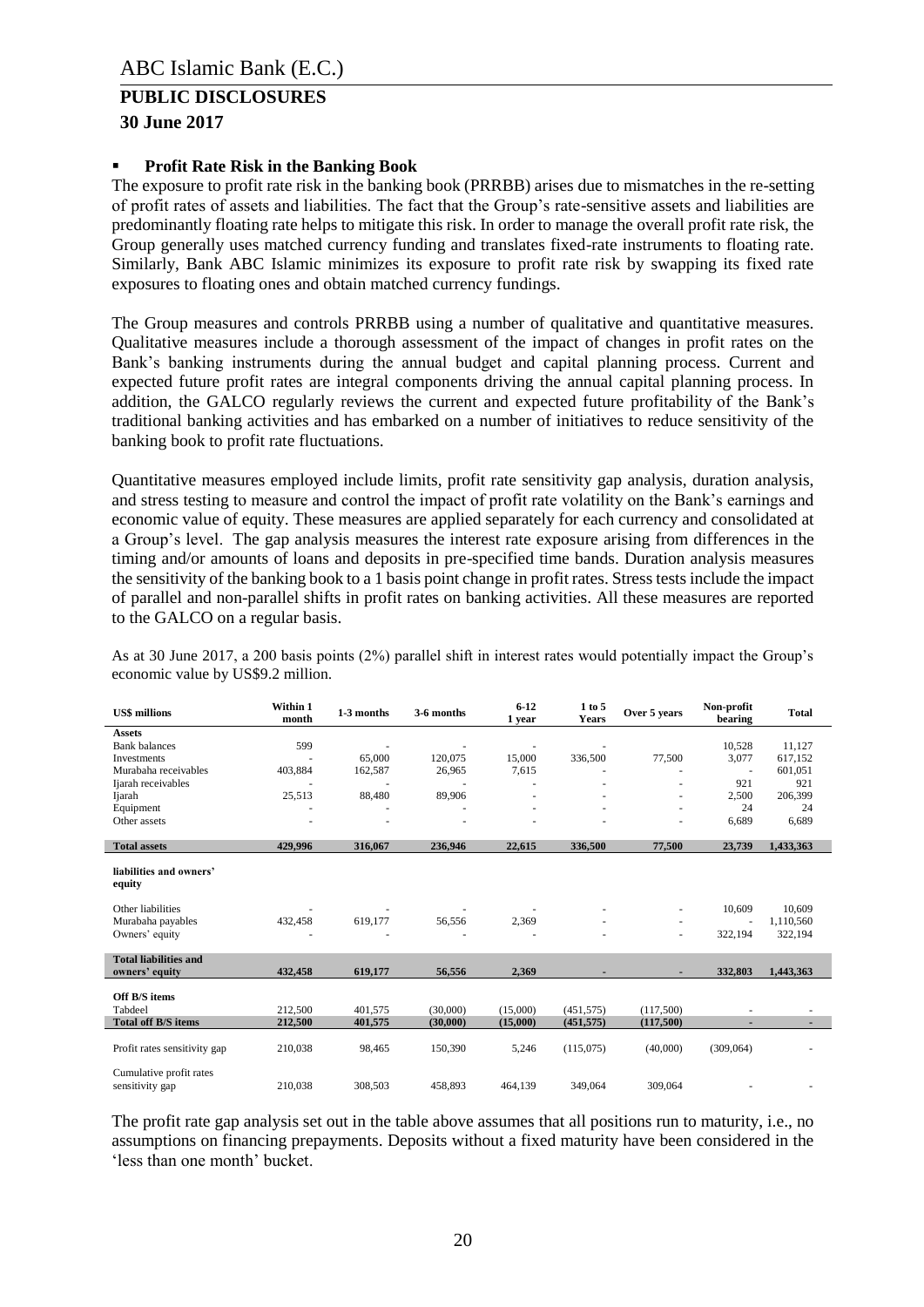#### <span id="page-20-0"></span>**7.12 Equity position risk**

Equity position risk arises from the possibility that changes in the price of equities or equity indices will affect future profitability or the fair values of financial instruments. As of the reporting date, the Bank had an equity position amounting to US\$ 3,070 thousand.

#### <span id="page-20-1"></span>**7.13 Liquidity risk**

The Group's principal sources of liquidity are deposits placed with the subsidiary funds raised through commodity Murabahas. However, for any shortfall in liquidity, the Bank relies on ABC; hence, the Group's liquidity needs are taken into consideration in ABC's liquidity management process. ABC maintains liquid assets at prudential levels to ensure that cash can quickly be made available to honour all its obligations, even under adverse conditions. ABC is generally in a position of excess liquidity, its principal sources of liquidity being its deposit base, liquidity derived from its operations and inter-bank borrowings.

The Minimum Liquidity Guideline [MLG] metric is used to manage and monitor liquidity on a daily basis. The MLG represents the minimum number of days ABC can survive the combined outflow of all deposits and contractual draw-downs, under normal market conditions.

The following table summarises the liquidity ratios as at 30 June 2017:

| Liquid assets ratio                         | 46.4% |
|---------------------------------------------|-------|
| Short-term assets to short-term liabilities | 62.1% |

#### <span id="page-20-2"></span>**7.14 Operational risk**

Operational risk is the risk of loss resulting from inadequate or failed internal processes, people and systems, or from external events. Operational risk in ABC includes legal risk.

Reputational impact, regulatory impact and impact on clients and operations are taken into consideration when assessing the impact of actual, and potential, operational risk events.

ABC applies the 'Standardised Approach' for calculating its Pillar 1 operational risk capital. As at 30 June 2017, the Group's total capital charge in respect of operational risk was USD 129.2 million.

ABC applies modern, proven methodologies for the qualitative management of its operational and other non-financial risks, adapting them to ABC's size, nature, complexity and risk profile.

The ABC Group-wide framework has to be implemented by all entities that Arab Banking Corp (B.S.C.) controls directly or indirectly.

The operational risk management framework is being introduced across ABC, following the Operational Risk Committee's rolling two-year 'master plan'. Local operational risk committees implement corresponding plans at the subsidiary levels.

ABC currently employs the following tools for the management of operational risks:

- Internal loss data and incidents, near miss events
- Risk and control self-assessments ("bottom-up" and "top-down")
- Group-wide control standards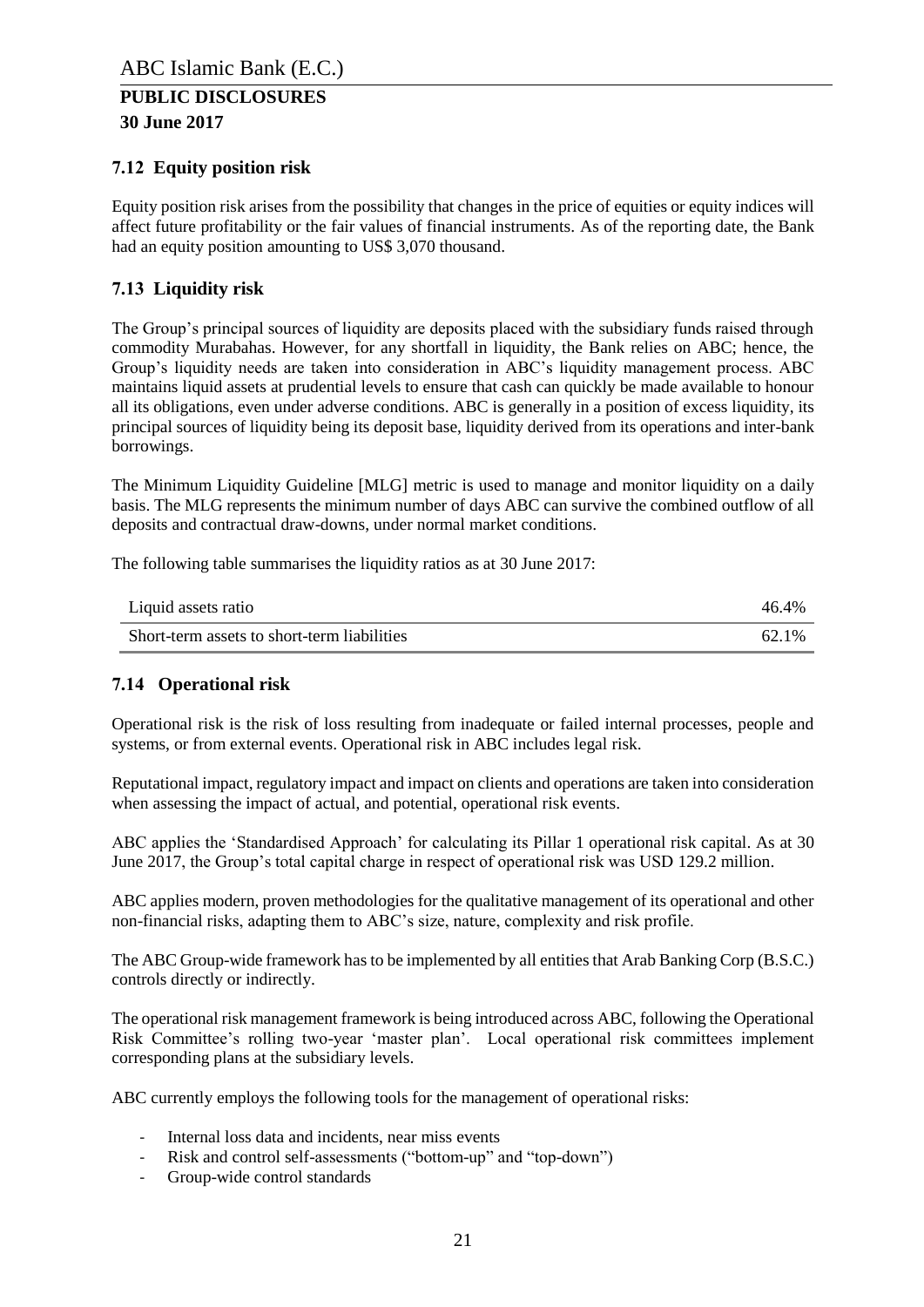- Risk scenarios
- Key risk and performance indicators
- New product approval process.

#### **Operational risk tolerance**

ABC uses quantitative and qualitative elements to classify actual and potential operational risks as 'very high', 'high', 'medium', 'low' or 'very low'. 'Very high' and 'high' risks must be mitigated. They can only be accepted at the ABC Group level.

A separate escalation procedure requires, among other things, that the Senior Management of ABC be immediately informed of all risk events classified 'very high' or 'high' that have either happened or are likely to happen.

#### <span id="page-21-0"></span>**7.15 Legal risk**

Examples of legal risk include inadequate documentation, legal and regulatory incapacity, insufficient authority of a counterparty and contract invalidity/unenforceability. Legal Counsel and the Corporate Secretary bear responsibility for identification and management of this risk. They consult with internal and external legal counsels. All Major Group subsidiaries have their own in-house legal departments, acting under the guidance of the Legal Counsel, which aims to facilitate the business of the Group by providing proactive, business-oriented and creative advice.

# <span id="page-21-1"></span>**8. Business Continuity**

ABC has robust business continuity plans – both in order to meet local and international regulatory obligations, and in order to protect the ABC Group's business functions, assets and employees. These plans provide each ABC subsidiary with the necessary guidelines and procedures in case of an emergency. The business continuity plans cover local and regional risk scenarios. Continuous updates of these plans are performed regularly, to ensure that they are kept up to date with changes in each ABC unit.

# <span id="page-21-2"></span>**9. Capital management**

#### **Internal Capital Adequacy Assessment Process [ICAAP]**

The Group aims to maintain an optimum level of capital to enable it to pursue strategies that build longterm shareholder value, whilst always meeting minimum regulatory ratio requirements. The diagram below illustrates this concept:

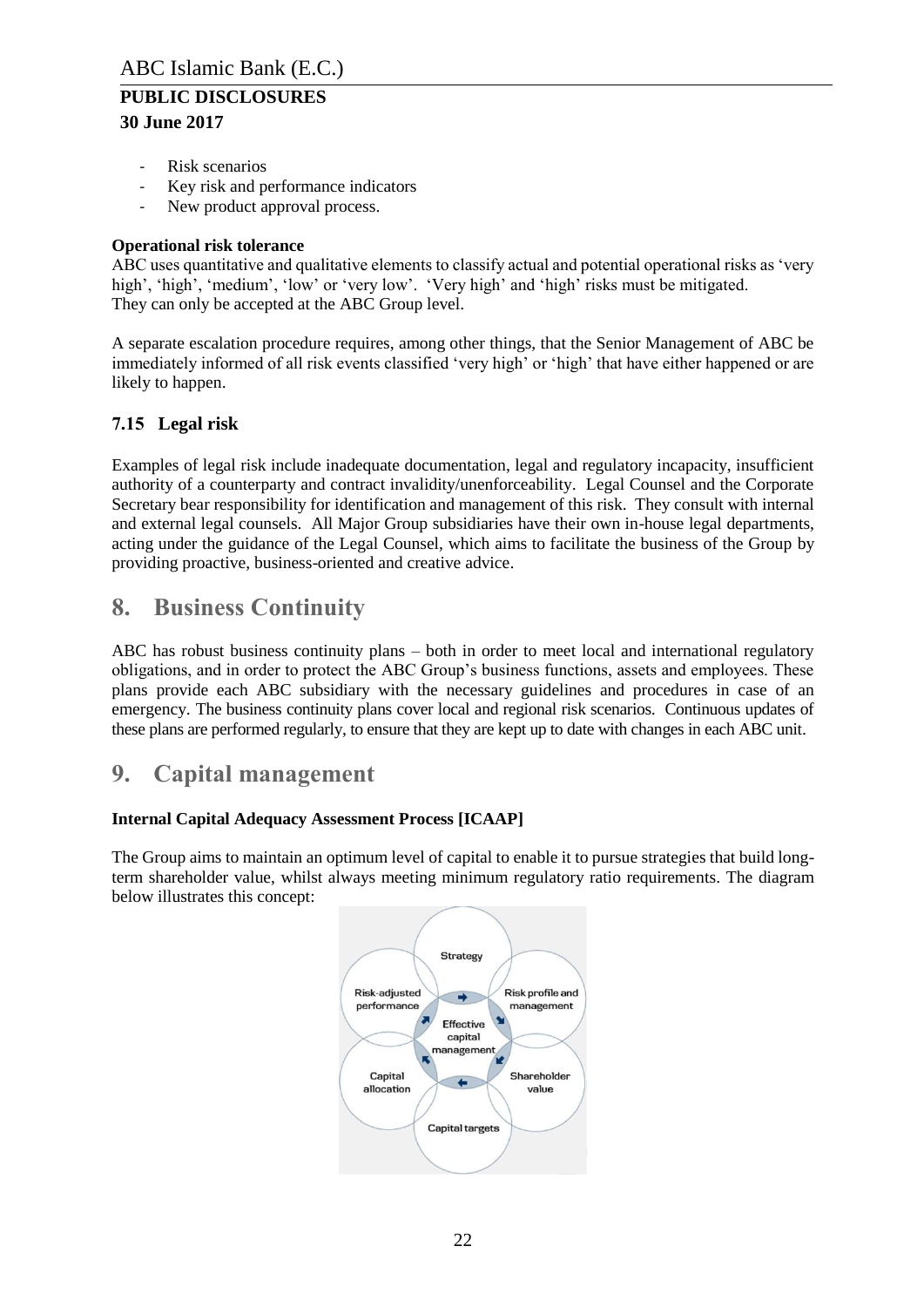Among the key principles driving capital management at ABC include:

- Adequate capital is maintained as buffer for unexpected losses to protect stakeholders, i.e. shareholders and depositors; and
- Return on capital is maximised to generate sustainable returns above the cost of capital.

The methodologies for internally estimating capital for ABC's key risks are as follows:

- a. **Credit risk:** Assessed on the basis of Foundation IRB Risk Weights (FIRB). This supports the internal estimation of economic capital per business segment, business unit and aggregated at the Group level. ABC uses stress-testing to review its risk exposure against budgeted levels.
- b. **Market risk:** Assessed using the Value at Risk (VaR) metric

VaR measures the worst expected loss over a given timeframe, under normal market conditions and at a given confidence interval. It provides an aggregate view of the portfolio's risk that accounts for leverage, correlations and current positions. The Group uses the Historical Simulation Approach to measure VaR. The key model assumptions for the trading portfolio are:

- 2-year historical simulation
- 1-day VaR
- 99% (one tail) confidence interval

The historical simulation method provides a full valuation going back in time, such as over the last 500 days, by applying current weights to a time series of historical returns.

ABC uses the stress-testing methodology to review its exposures against historical and ABC-specific extreme scenarios.

- c. **Operational risk:** Applied on the Standardised Approach basis.
- d. **Other risks:** such as liquidity, strategic and reputational risks are currently captured providing a capital buffer.

# <span id="page-22-0"></span>**10. Other disclosures**

#### <span id="page-22-1"></span>**10.1 Related party transactions**

Related parties represent associated companies, major shareholders, directors and key management personnel of the Group and entities controlled, jointly controlled or significantly influenced by such parties. Pricing policies and terms of these transactions are approved by the Group's senior management and are at arm's length basis.

#### **a. Exposures to related parties**

#### *US\$ thousands*

| Claims on shareholders                    | 51.881 |
|-------------------------------------------|--------|
| Claims on Directors and senior management | 404    |
| Claims on staff                           | 347    |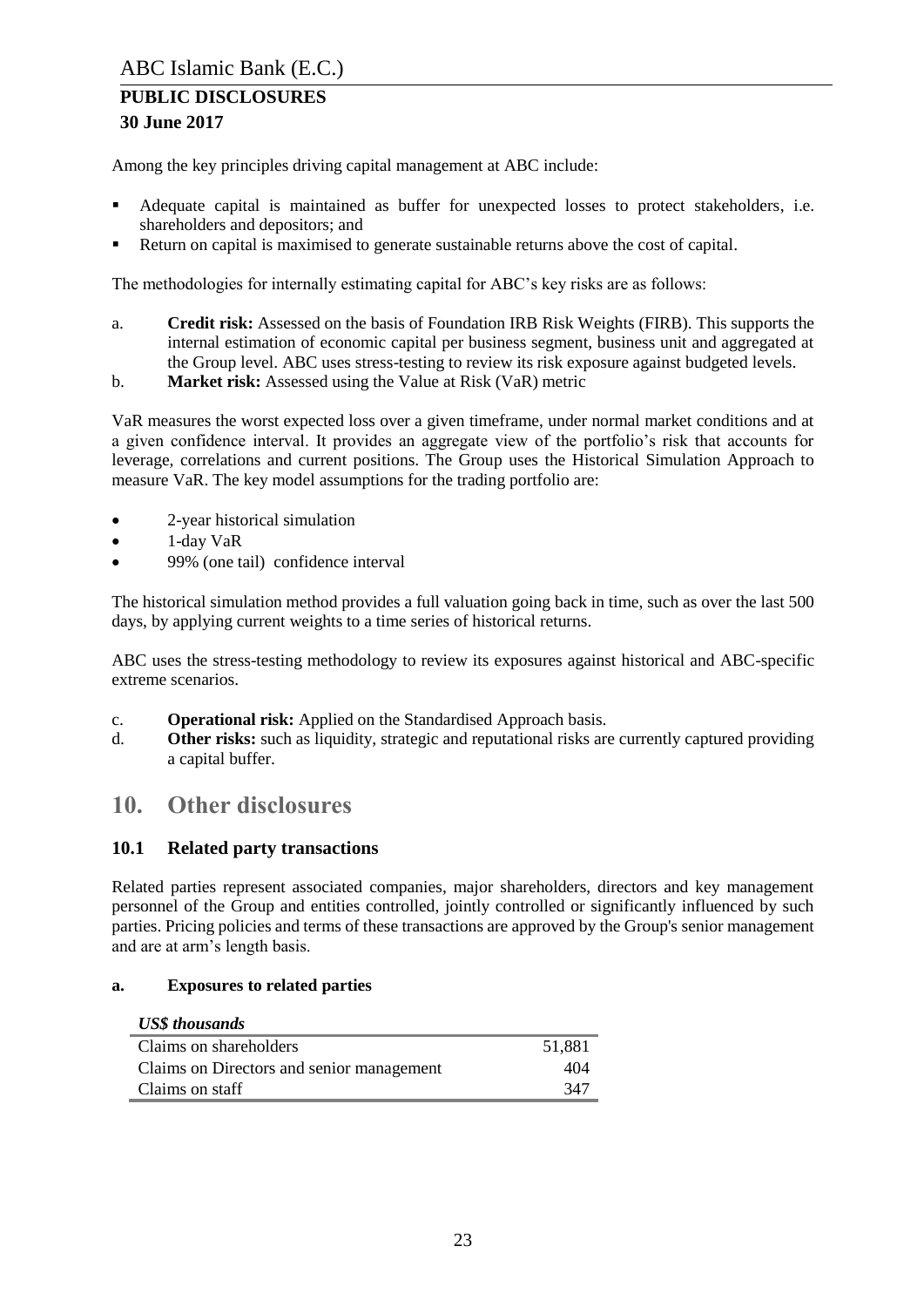#### **b. Liabilities to related parties**

#### *US\$ thousands*

| Connected deposits | 1,007,274 |
|--------------------|-----------|
| Other liabilities  | 1.485     |

#### **c. Income and expenses arising from dealing with related parties**

| <b>US\$</b> thousands            |       |
|----------------------------------|-------|
| Income from Murabaha receivables | 192   |
| Profit on Murabaha payables      | 7,838 |
| Fees paid to ABC (B.S.C.)        | 55    |
| Charges by ABC (B.S.C.)          | 350   |
| Board remuneration               | 72    |
| Shari'a Supervisory Board        | 60    |

#### <span id="page-23-0"></span>**10.2 Ageing analysis of non-performing / impaired Islamic financing and securities**

In accordance with the guidelines issued by the CBB, credit facilities are placed on non-accrual status and profit suspended when either principal or profit is overdue by 90 days, whereupon profit credited to income is reversed. Following an assessment of impairment, specific provision is established if there is objective evidence that a credit facility is impaired.

An ageing analysis of all non-performing Islamic financing facilities on non-accrual basis, together with their related provisions, is as follows:

#### **Islamic financing / Securities**

| <b>US\$</b> thousands |                          |            |                          |                |
|-----------------------|--------------------------|------------|--------------------------|----------------|
|                       | Ageing                   | Principal* | <b>Provisions</b>        | Net book value |
|                       |                          |            |                          |                |
| Islamic financing     | $\overline{\phantom{0}}$ | -          | $\overline{\phantom{0}}$ |                |
|                       |                          |            |                          |                |
| Securities            | Over 3 years             |            | 12,184                   |                |
|                       |                          |            |                          |                |

#### **Securities**

The Group has specific impairment provisions of US\$ 12,184 thousand on its securities portfolio, all of the securities are from GCC countries.

#### <span id="page-23-1"></span>**10.3 Restructured assets**

As at 30 June 2017, Carrying amount of financial assets whose terms have been renegotiated as at period end was US\$ 34,205 thousand.